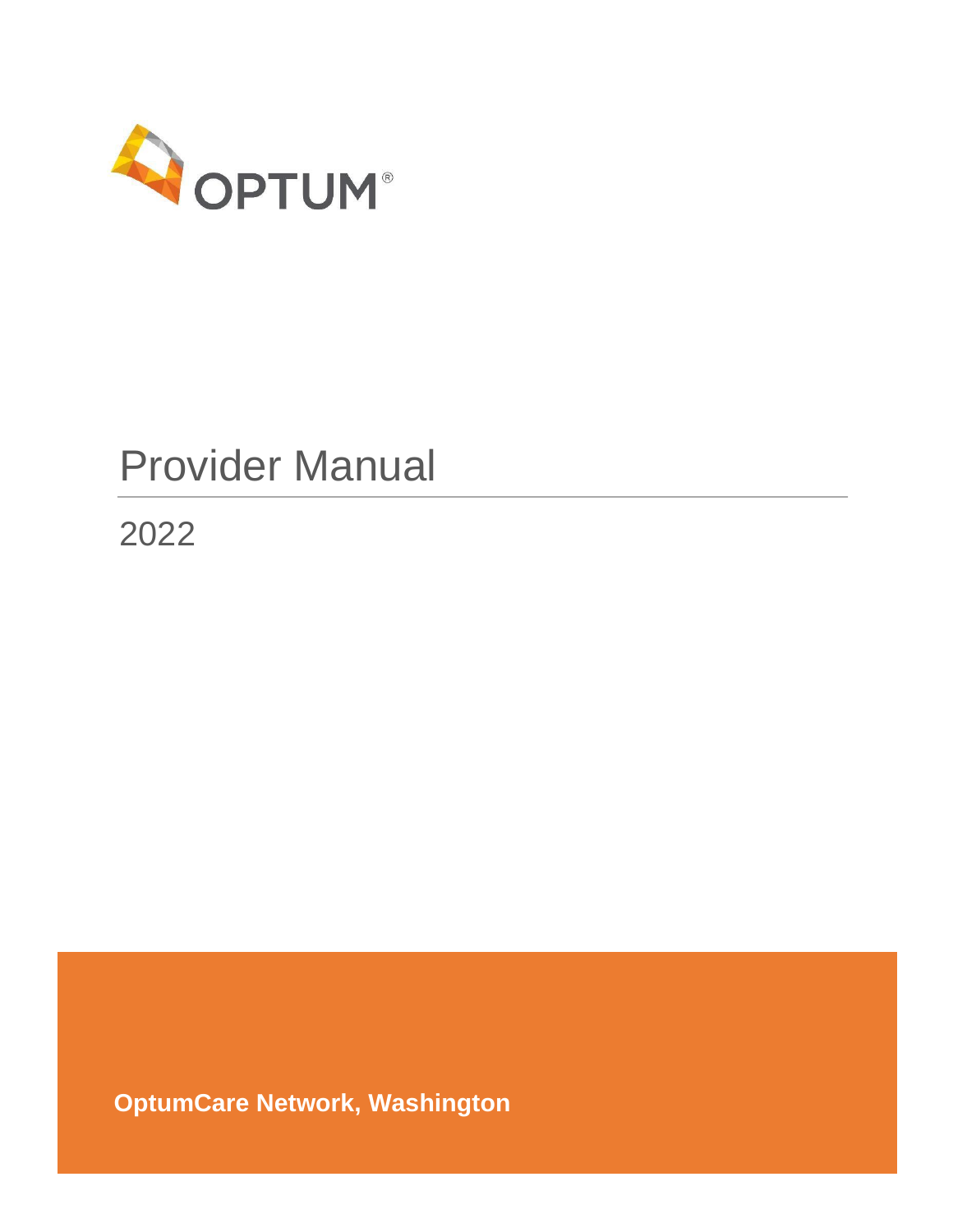# **Table of Contents**

| OPTUMCARE NETWORK WASHINGTON | 2 <sup>1</sup> |
|------------------------------|----------------|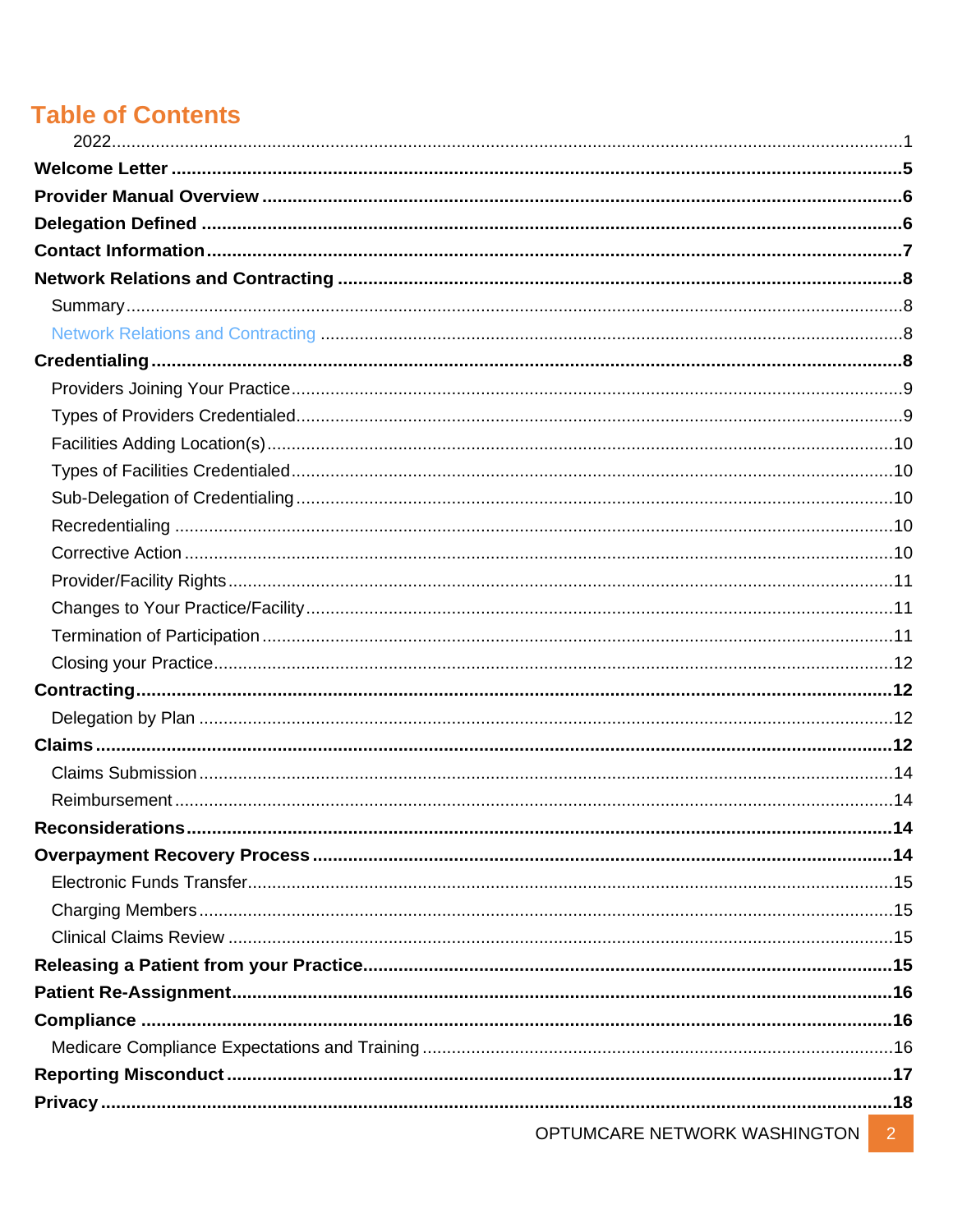| How do I check if my provider(s) or facility are currently credentialed/contracted with OCN? 29 |  |
|-------------------------------------------------------------------------------------------------|--|
|                                                                                                 |  |
|                                                                                                 |  |
|                                                                                                 |  |
|                                                                                                 |  |
|                                                                                                 |  |
|                                                                                                 |  |
|                                                                                                 |  |
|                                                                                                 |  |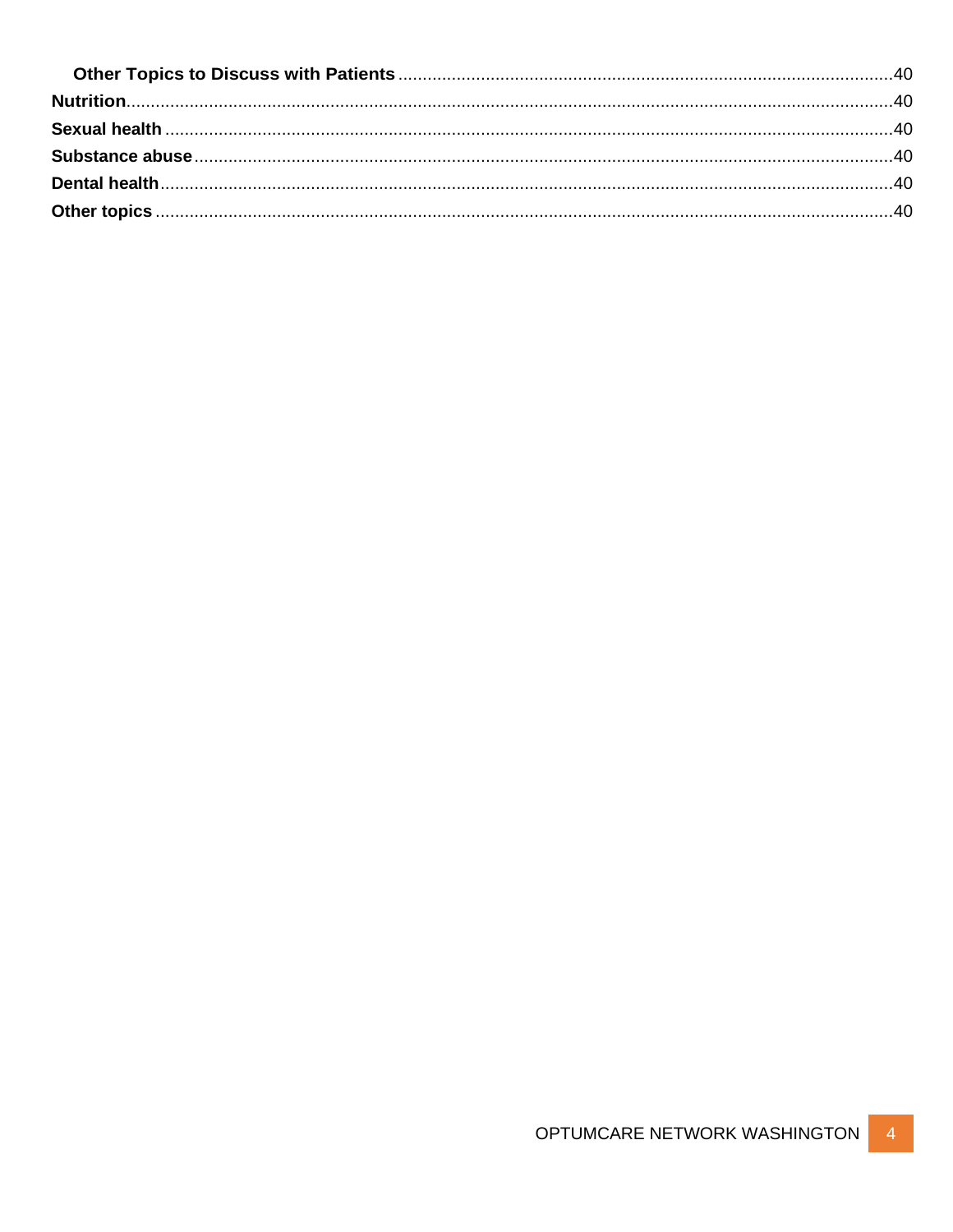# **Welcome Letter**

<span id="page-4-0"></span>

**Optum Washington** 

A message from Dr. Imelda Dacones President



Dear Colleague,

I am delighted you have chosen to become a participating clinician with Optum Care Network of Washington. We welcome you as our partner in providing affordable, high-quality health care for our members and communities.

Together, we will help people live their best lives. Our goal is to assist you so you can focus on patients and patient care first and foremost. Our value-based model is patient-centered while allowing more time for your own self-care.

You will get the support of a health care industry leader while you remain independent and able to make your own decisions. You also get a national team of doctors connecting you and your care to the latest evidence- based breakthroughs. And you have access to local resources with a collaborative team always ready to help you and your patients.

This provider manual offers valuable information about the Optum Care Network of Washington and how to work most effectively with us. We hope it will serve as a user-friendly reference guide and educational resource for both you and your staff.

Our secure provider portal is located on our home page. It is available for your convenience to verify eligibility, claims status, submit, and review prior authorization status, and medical inquiries.

As your partner and support, we, Optum Care Network of Washington, are here to ensure a seamless experience for you, your staff, and our patients and enrollees. Please feel free to contact us as needed.

Also, as we strive to continually improve and provide the best service and useful information to you, we welcome your comments and suggestions on this provider manual.

Sincerely, Imelda Dacones, MD FACP **President** OptumCare Washington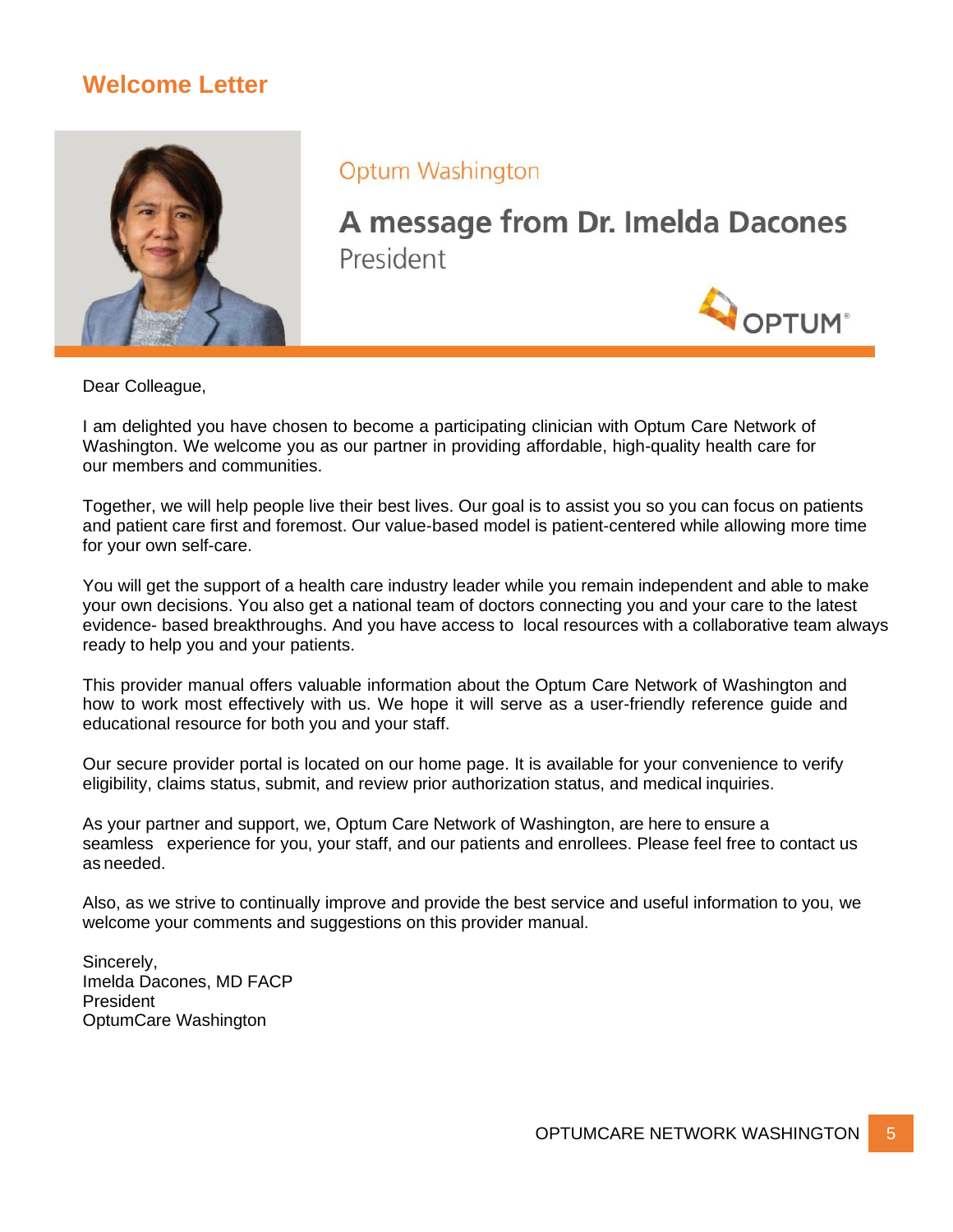# <span id="page-5-0"></span>**Provider Manual Overview**

This provider manual is an extension of your participation agreement. It includes important information for providers, facilities and practice staff regarding policies, procedures, claims submissions and adjudication requirements, and guidelines used to administer plans. This provider manual replaces and supersedes all previous versions.

As per your participation agreement, all providers and facilities are to comply with CMS and health plan policies and procedures, including, but not limited to those listed herein. Please refer to health plan provider manuals for specific policies and procedures when applicable.

As policies and procedures change, updates will be issued via *e-newsletter* and/or practice alert and will be incorporated into this electronic version of the provider manual.

Any requirements under applicable law, regulation or governmental agency guidance that are not expressly set forth in this provider manual shall be incorporated herein by this reference and shall apply to providers, facilities, health plans and/or company where applicable. Such laws and regulations, if more stringent, take precedence over this provider manual. Providers and facilities are responsible for complying with all applicable laws and regulations.

# <span id="page-5-1"></span>**Delegation Defined**

Delegation is the formal process or contract granting an enterprise authority to execute specific functions on behalf of an organization; in the case of Optum Care Network (OCN), it refers to health plans. Ultimately, the health plan is the responsible party. As the delegating party, the health plan must remain apprised of the delegate's actions, ensuring adherence to compliance standards.

In full delegation, this translates to providing services on behalf of the aforementioned plans to credential providers, provide care management services, administer utilization management, and adjudicate claims. OCN has additional plan relationships that serve to delegate specific functions of health plan work. Please refer to the appendix for delegation by plan.

Please contact Network Relations and Contracting if you have additional questions.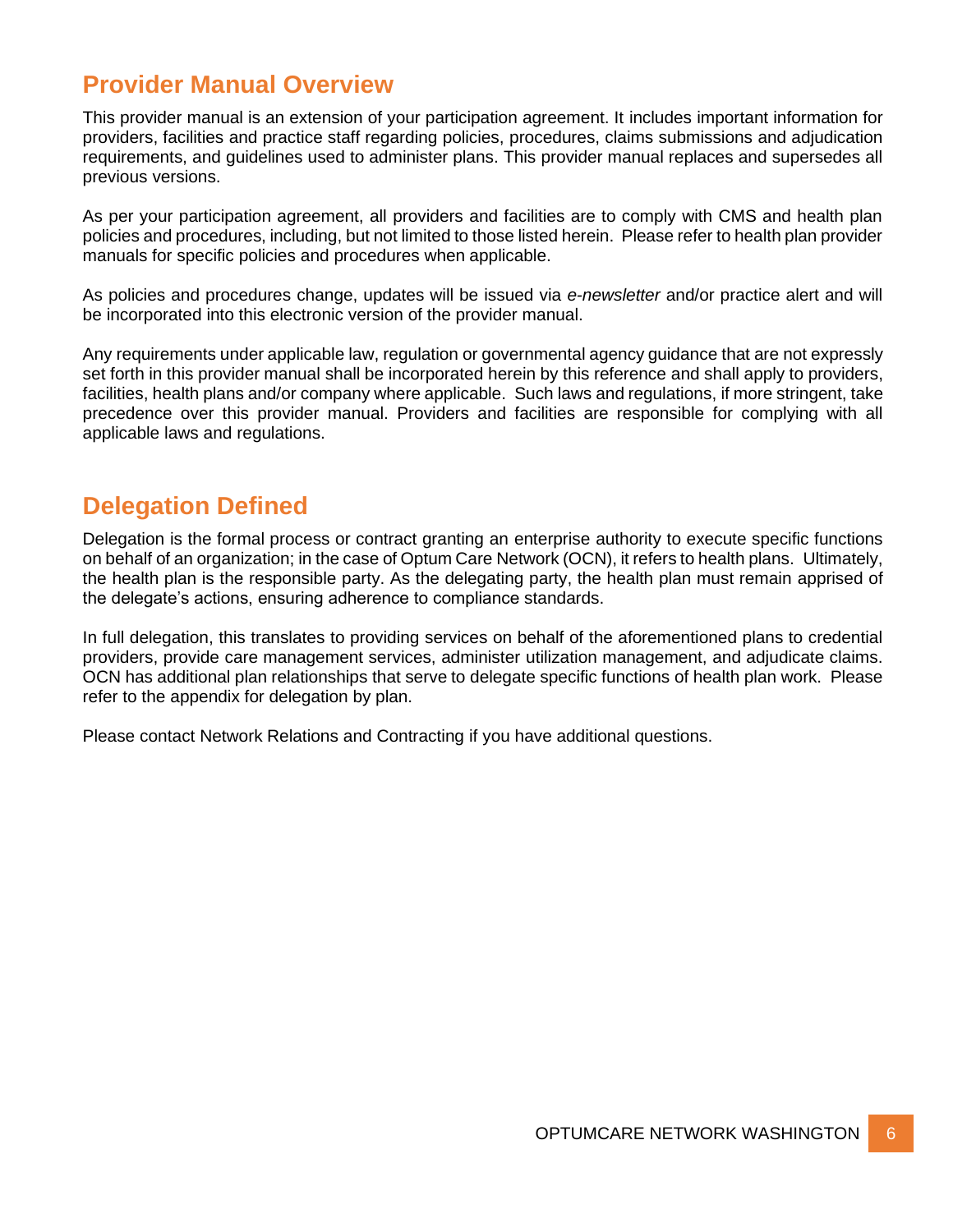# <span id="page-6-0"></span>**Contact Information**

[networks/locations/washington.html](https://www.optumcare.com/state-networks/locations/washington.html)

Eligibility, claims/auth status, Phone 877-836-6806 General billing question Fax 888-205-1128 Prior Authorization Intake Fax 855-402-1684

#### **Claims**

Payer ID **LIFE1** Claims Issue Escalation [opshelp@optum.com](mailto:opshelp@optum.com) (Please first contact the Service Center)

**Health Care Coordination**

**OCN Main Number** 8 a.m.–5 p.m., Monday–Friday General Information **Phone 877-836-6806** Fax 888-205-1128

**OCN Resources** <https://professionals.optumcare.com/resources-clinicians.html>

**Website Address** https://www.optumcare.com/state-

#### **Provider Portal Provider Provider Provider Provider Provider Provider Provider Provider Provider Provider Provider Provider Provider Provider Provider Provider Provider Provider Provi**

**Customer Service** 8 a.m.–5 p.m., Monday–Friday

Claims Mailing Address PO Box 30788, Salt Lake City, UT 84130-0788

#### Pre-authorization [https://onehealthport.com](https://onehealthport.com/)

8 a.m.-5 p.m., Monday-Friday Phone: 877-836-6806 Fax: 855-402-1684

#### **Health Care Coordination**

Hospital notifications, emergency [https://onehealthport.com](https://onehealthport.com/) admissions, case management  $\overline{8}$  a.m.  $-5$  p.m Monday – Friday

 Phone: 877-836-6806 Fax: 253-627-4708

#### **OCN Directory Searches** <http://www.optum.com/pnw> (Provider, Facilities)

**Credentialing Credentialing Credentialing Credentialing Credentialing Credentialing Credentialing Credentialing Credentialing Credentialing Credentialing Credentialing Credentialing Credentialing** 

**Practice Engagement Managers** [engagementteam@optumpnw.com](mailto:engagementteam@optumpnw.com)

address in 'Claims' section) SeaTac, WA 98188

**Address** Send general information to: (For claims mailing see 17930 International Blvd, Suite 1000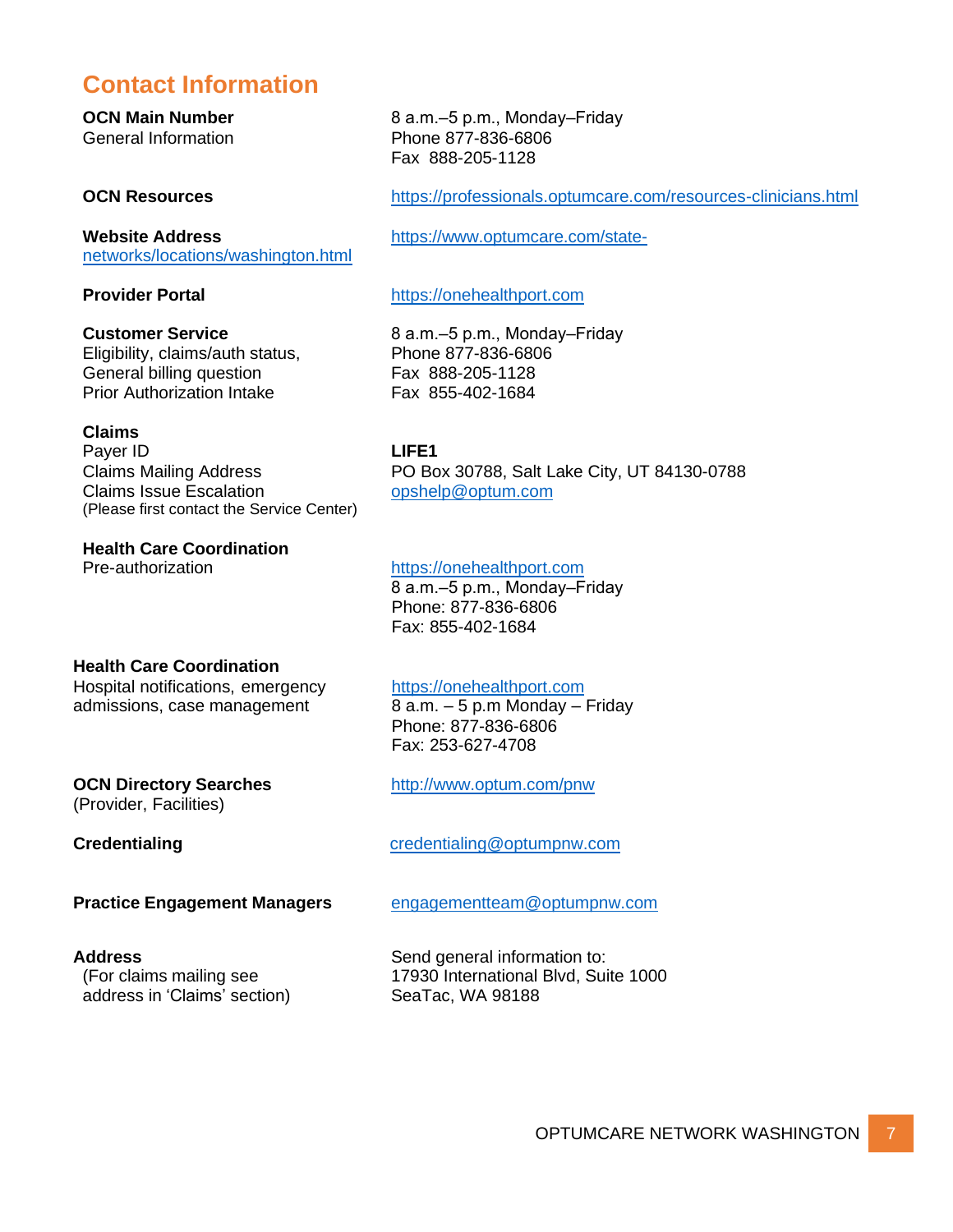# <span id="page-7-0"></span>**Network Relations and Contracting**

#### <span id="page-7-1"></span>**Summary**

The Network Relations and Contracting team, together with their network medical director partner, work to help you succeed in 5-Star quality, patient experience, risk adjustment, care management, affordability, contracting, and growth.

#### <span id="page-7-2"></span>**Network Relations and Contracting**

- Primary Single Point of Contact with Clinic
	- o Partners with clinic leadership to strive for optimal performance in quality, accurate risk adjustment, and affordability initiatives to improve long-term clinical outcomes while lowering the total cost of care
	- o Assess and coordinate training needs
	- o Lead and schedule meetings with clinics
	- $\circ$  Ensures clinic has all data and analytics to ensure success in patient care delivery
	- o Communicates incentive program elements and achievements
	- o Resolves and escalates concerns
- **Performance** 
	- o Delivery of monthly strategic packets
	- o Attestation point of care tool delivery and tracking
	- o Dashboard performance and incentive reporting
	- o Coordinate MA marketing and growth
	- o Care management service coordination
	- o Updates clinics on new wrap around services
- Training/Education
	- $\circ$  Primary Care Provider (PCP), staff, and clinic administrator education on risk adjustment, quality, and affordability
	- o Event coordination
	- o New provider onboarding and orientation
	- o Portal training
	- o Claims issues/processes
- Member Focus
	- o Member eligibility issues/resolution
	- o Wraparound services utilization, education, and tracking
	- o Data and analytics

# <span id="page-7-3"></span>**Credentialing**

Credentialing refers to the process performed by OCN to verify and confirm that an applicant meets the established policy standards and qualifications for consideration in the OCN Network. There arecurrently no fees charged for credentialing. Upon completion of the credentialing process, each applicant is presented to the Credentials Committee, which is comprised of physicians of various specialties, for review and recommendation. A complete copy of the OCN credentials program manual may be provided upon request.

OCN performs credentialing activities on behalf of health plans for which a credentialing delegation agreement has been executed. Credentialing applies across all health plan lines of business. The information provided in the table below is subject to change.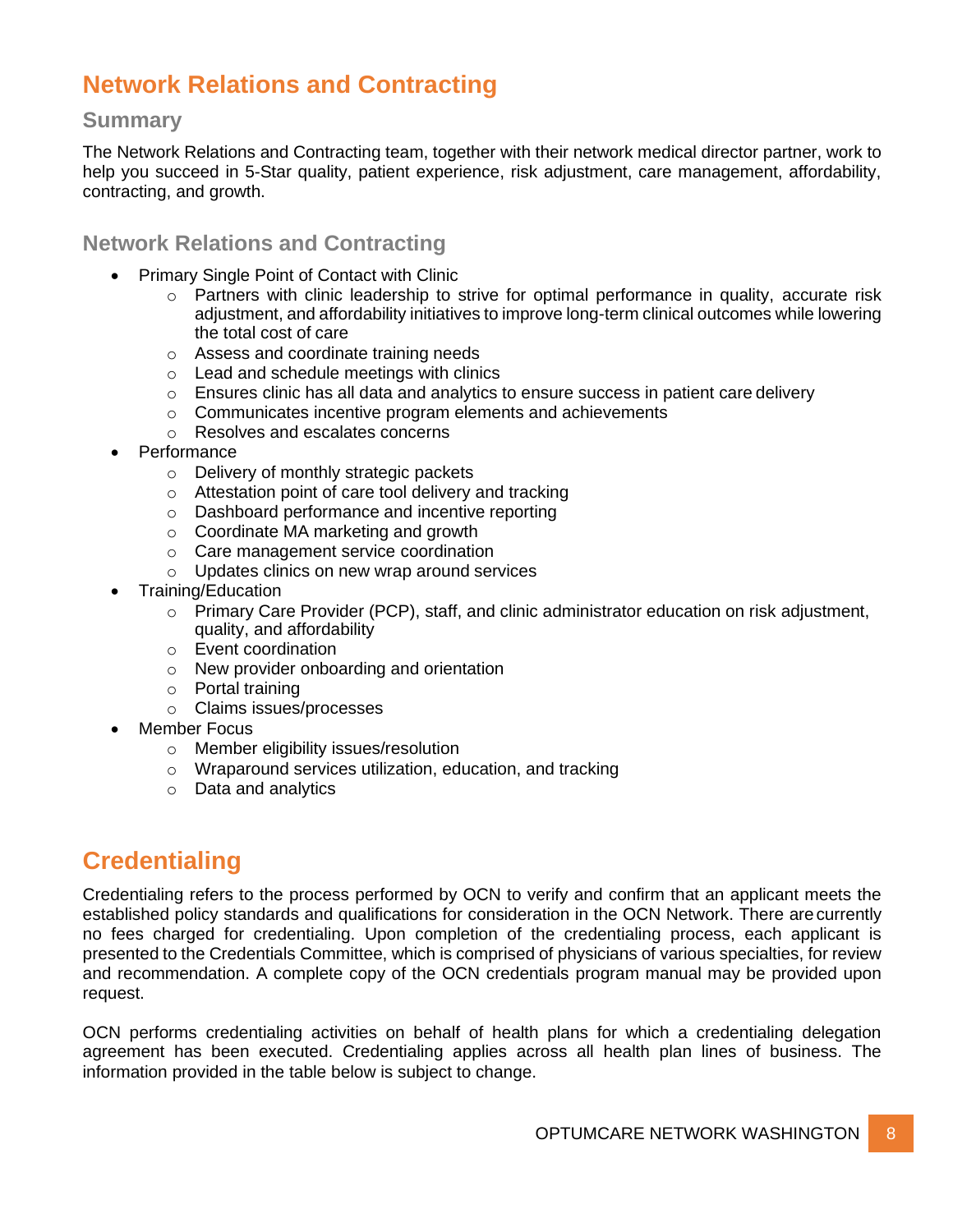| <b>Health Plan/Carrier</b> | <b>Providers/Facilities Credentialed</b> |
|----------------------------|------------------------------------------|
| Humana                     | <b>All Providers</b>                     |
|                            | <b>All Facilities</b>                    |
| Premera                    | <b>All Providers</b>                     |
|                            | <b>Ambulatory Surgery Centers</b>        |
|                            | <b>All Facilities</b>                    |
| UnitedHealthcare           | <b>All Providers</b>                     |
|                            | <b>All Facilities</b>                    |

# <span id="page-8-0"></span>**Providers Joining Your Practice**

Unless the practice has a credentialing sub-delegation arrangement in place with OCN, all providers joining an existing practice must complete the credentialing process. Until such time as the provider has successfully completed the credentialing process, claims may not be reimbursed appropriately and/or denied payment. Contact your Practice Engagement Manager or OCN Credentialing at least 60 days prior to your new provider seeing patients to minimize any reduction or denial of payment.

# <span id="page-8-1"></span>**Types of Providers Credentialed**

OCN credentials the following provider types:

- MD
- DO
- DPM
- ARNP
- PA-C
- CNM • RNFA
- 
- OD
- PhD
- SUDP

#### • PharmD

- PsyD
- LMHC
- LMFT
- LSW
- RD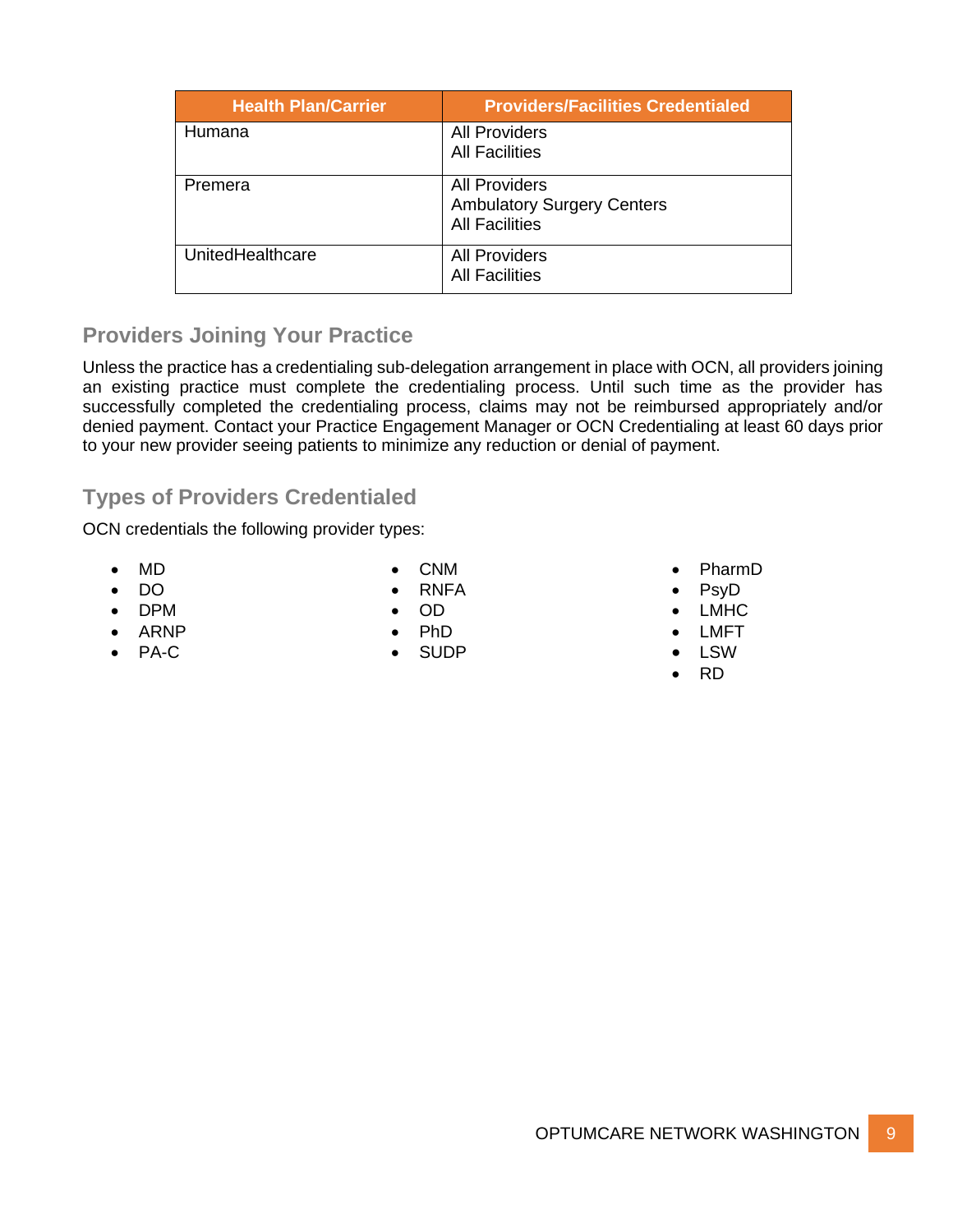# <span id="page-9-0"></span>**Facilities Adding Location(s)**

Unless a credentialing sub-delegation arrangement is in place with OCN, all facility locations must complete the credentialing process. Until such time as the additional location has successfully completed the credentialing process, authorizations and claims payment may be delayed. Contact OCN Credentialing at least 60 days prior to your new location seeing patients to minimize any denial of authorization or reduction in payment.

<span id="page-9-1"></span>**Types of Facilities Credentialed**

- Ambulatory Surgery Centers
- Behavioral Health (facility)
- Birthing Centers
- Chemical Dependency Treatment Centers
- Durable Medical Equipment
- Home Health
- Home Infusion Therapy
- Hospitals
- Independent Diagnostic Testing Facility
- Laboratories
- Radiology (except therapeutic/interventional radiologists who are credentialed individually)
- Physical, Occupational or Speech Therapies
- Skilled Nursing Facilities
- Urgent Care Centers

# <span id="page-9-2"></span>**Sub-Delegation of Credentialing**

OCN may delegate specific credentialing and recredentialing responsibilities to practice entities. Determination of whether a practice can be delegated is dependent on the successful results of a predelegation audit and execution of a credentialing sub-delegation agreement. Contact OCN Credentialing for additional information regarding eligibility and qualification.

### <span id="page-9-3"></span>**Recredentialing**

The recredentialing cycle occurs at least every thirty-six (36 ) months for providers and facilities. Nonresponse or failure to return a completed recredentialing application(s) and supporting documentation may be considered a voluntary termination of participation, unless otherwise determined by the Chief Medical Officer and/or Credentials Committee.

Exceptions to this may include active military assignment, maternity/paternity leave or sabbatical. Contact OCN credentialing for additional information.

# <span id="page-9-4"></span>**Corrective Action**

Should OCN determine a provider or facility has failed to meet performance expectations pertaining to quality of care, patient services or established performance or professional standards, a corrective action plan may be implemented.

If a corrective action is not satisfactorily resolved within the designated period, the Chief Medical Officer has authority to recommend extension of the corrective action plan or suspension/termination from network participation.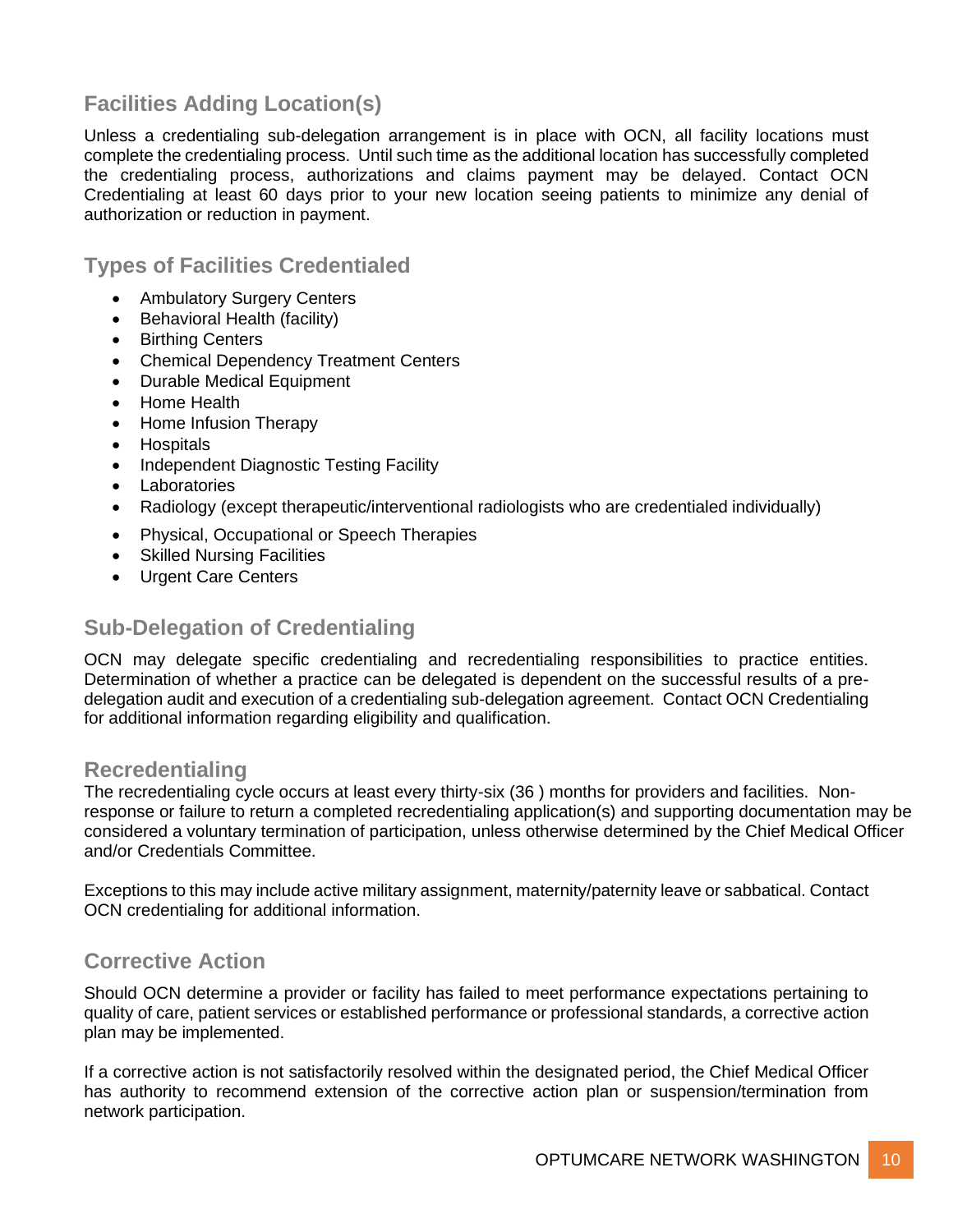Providers/facilities who are suspended or terminated may have the right to appeal. Where an appeal is not reversed, OCN will notify the National Practitioner Data Bank and network affiliated entities (health plans) as required by law and contractual agreements.

The OCN credentialing program manual may be available upon request for additional details regarding corrective action, suspensions, terminations, and appeals.

#### <span id="page-10-0"></span>**Provider/Facility Rights**

Providers and facilities have the right to review information submitted in support of their credentialing application. However, this is limited to information obtained from any outside primary source such as malpractice insurance carriers and state license boards.

Providers and facilities have the right to correct erroneous information in the event credentialing information received from other sources conflicts with information provided by the provider or facility.

Provider and facilities have the right to appeal a decision made by the Chief Medical Officer and/or the OCN Credentials Committee.

For detailed information regarding your rights, you may request a copy of the OCN credentialing program manual.

#### <span id="page-10-1"></span>**Changes to Your Practice/Facility**

All changes to your practice or facility should be provided to OCN in accordance with the terms of your Participation Agreement or as soon as reasonably possible. This includes, but is not limited to:

- Change in address
- Change in ownership
- Change in Tax Identification Number (TIN)
- Additions
- Deletions
- Terminations
- Changes to licensure (actual or threatened) resulting in loss, suspension, or material limitation of a provider's license
- Changes to staff membership or clinical privileges at any hospital
- Changes to formal disciplinary action, if any
- Change to any malpractice action filed against or decided adversely to provider

All changes should be sent to [credentialing@optumpnw.com](mailto:credentialing@optumpnw.com) for processing. OCN credentialing will notify health plans monthly for those plans which OCN has a delegated credentialing agreement in place.

If a provider terminates from your practice, your provider agreement requires notification to OCN via email to [credentialing@optumpnw.com](mailto:credentialing@optumpnw.com) within 30 days of departure. You are required to inform OCN via e-mail to whom patients should be re-assigned to. For more information on this topic, please refer to the Patient Re-assignment section below.

# <span id="page-10-2"></span>**Termination of Participation**

Providers/facilities are contractually required to provide adequate notice of termination of network participation as this may impact patient care and your credentialing status with the health plans. Upon termination with the OCN Network, your credentialing will revert to being performed directly with the health plans. Clinics should plan accordingly to ensure no disruption in services for patients. Please refer to your provider or facility agreement.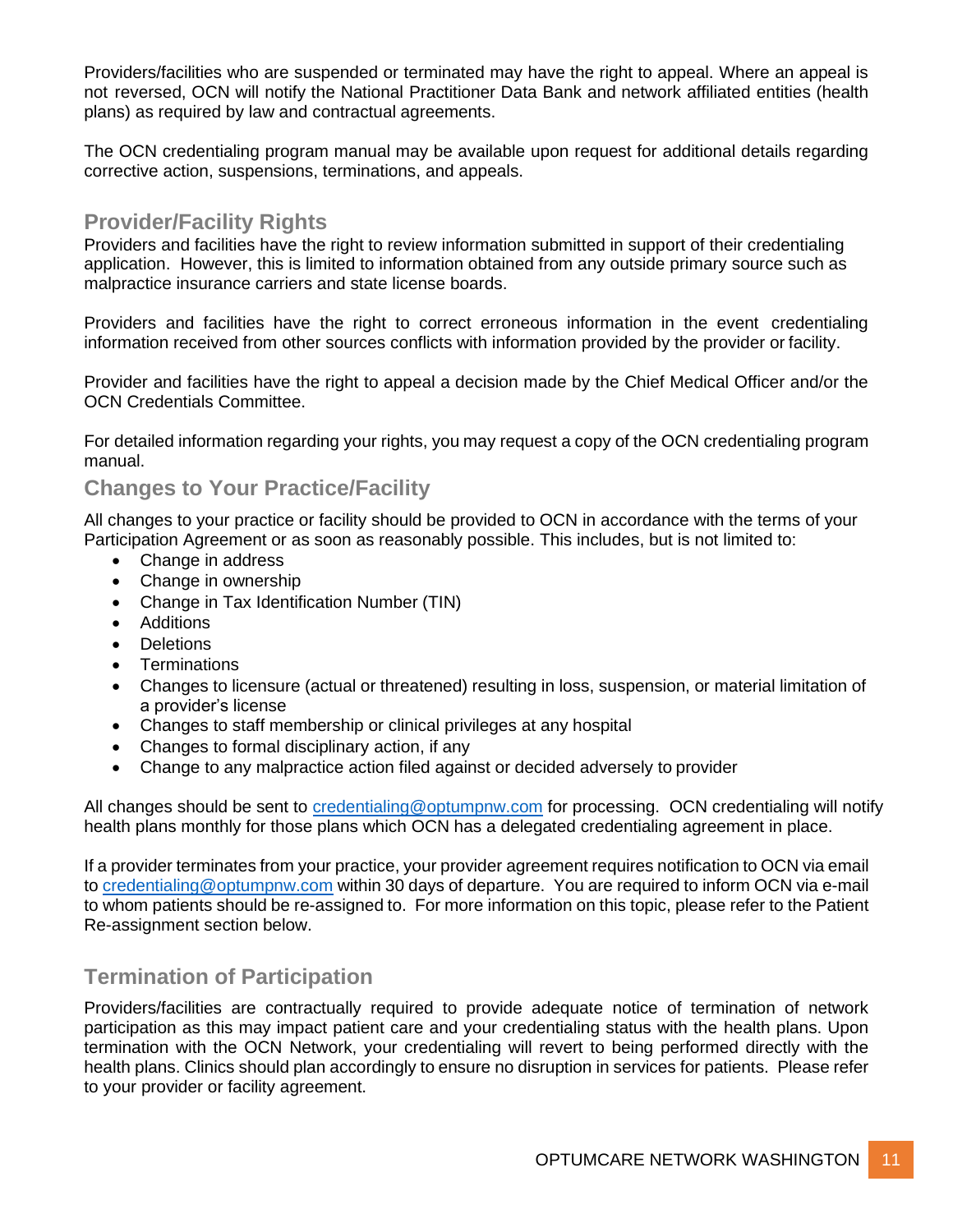# <span id="page-11-0"></span>**Closing your Practice**

Closing your practice due to retirement or business considerations is a complex undertaking. OCN would like to support you in locating resources for your transition and identifying actions needed. The process can be very different for primary care providers and specialists. Please utilize your resources with OCN by contacting your Practice Engagement Manager to assist in planning the logistics. The table below provides a start in preparing for such a change.

| <b>Considerations</b>                                                                                          | <b>PCP</b>   | <b>Specialist</b> |
|----------------------------------------------------------------------------------------------------------------|--------------|-------------------|
| Notify OCN via letter or email to credentialing@optumpnw.com<br>with a copy of the patient notification letter |              |                   |
| Letter notifying patients of change                                                                            | ✔            |                   |
| Communicate how patients may obtain their records                                                              | $\checkmark$ |                   |
| Recommendations for new providers                                                                              | ✔            |                   |
| How to contact the office during and after the transition                                                      | $\checkmark$ |                   |
| Communicate changes to non-OCN health plans                                                                    | $\checkmark$ |                   |
| Instruct patients to contact the health plan regarding a PCP change                                            |              |                   |
| Close patient panel                                                                                            | $\checkmark$ |                   |
| Identify patients currently in care management                                                                 | ✔            |                   |
| Provide access to medical records to OCN (current year)                                                        |              |                   |

# <span id="page-11-1"></span>**Contracting**

OCN is contracted with the following Plan and Benefit Plans:

OCN is contracted with the following Plan and Benefit Plans:

- Humana Medicare Advantage Plans
- Premera Medicare Advantage Plans
- UnitedHealthcare Medicare Advantage Plans
- UnitedHealthcare Apple Health Plan

This list is subject to change. OCN contracted providers must also hold a direct contract with the Plan for these Benefit Plans in order for OCN to include them in its provider contract.

### <span id="page-11-2"></span>**Delegation by Plan**

Please see appendix for the Delegation by Plan matrix.

# <span id="page-11-3"></span>**Claims**

OCN is delegated to adjudicate and pay claims for some health plans. Providers and facilities are responsible for verifying patient eligibility, benefits and obtaining referrals/authorizations, if applicable, prior to services being rendered. Please refer to the table below.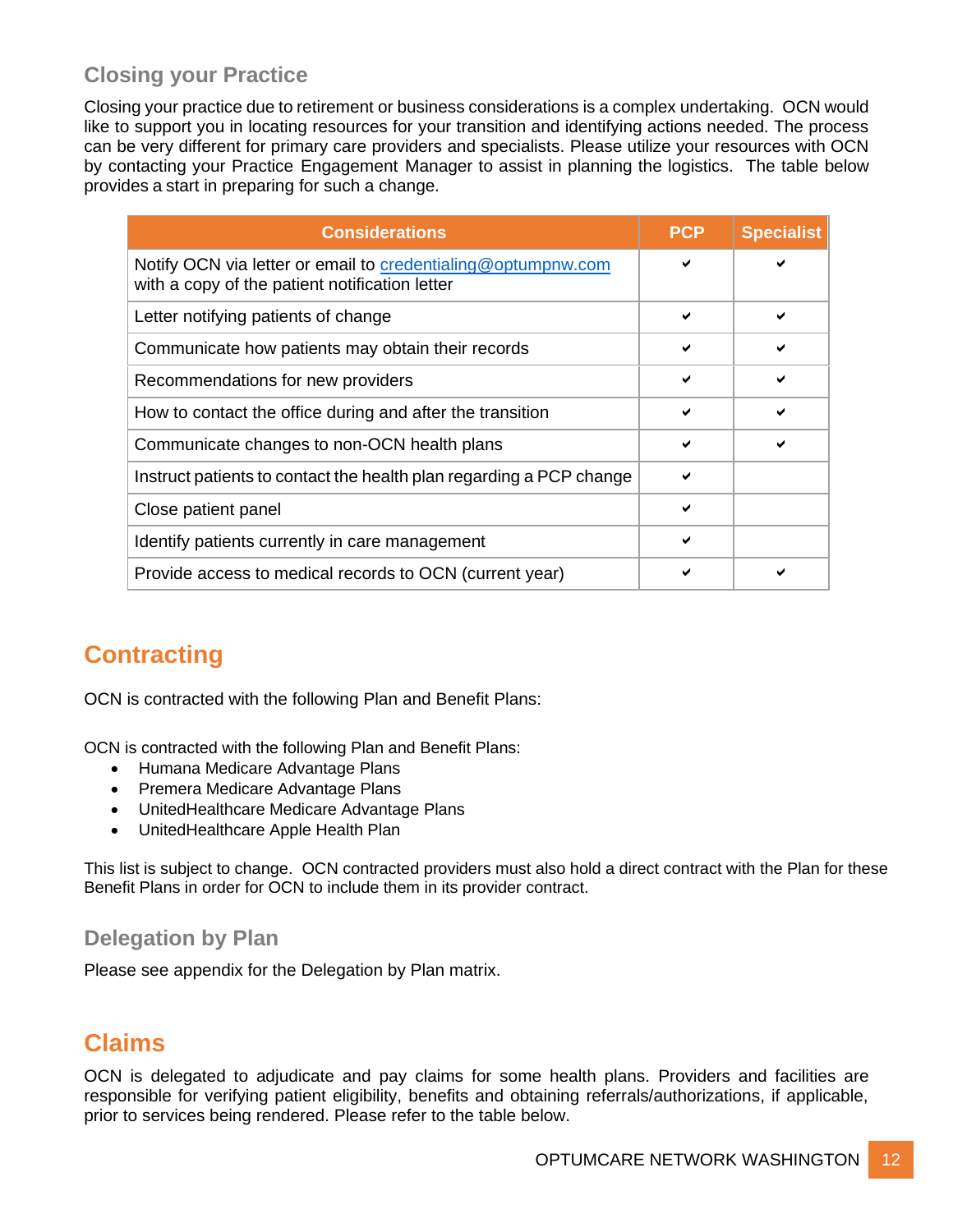| <b>Medicare Advantage Plans</b>                    | <b>Submit to</b> | <b>Claims Submission Information</b>   |
|----------------------------------------------------|------------------|----------------------------------------|
| United Healthcare HMO - MA                         | <b>OCN</b>       | Electronic Claims: Payer ID# LIFE1     |
| <b>AARP Medicare AdvantageComplete</b>             |                  | <b>Clearing House:</b> Any clearing    |
| Plan 1 (HMO-MAPD Plan)<br>$\bullet$                |                  | house that sends claims to             |
| Plan 2 (HMO-MAPD Plan)<br>$\bullet$                |                  | Optum360                               |
| Plan 3 (HMO-MAPD Plan)                             |                  | <b>Paper Claims:</b>                   |
| Walgreens (HMO-MAPD Plan)                          |                  | PO Box 30788                           |
|                                                    |                  | Salt Lake City, UT                     |
|                                                    |                  | 84130-0788                             |
| UHC Medicare Advantage Choice PPO:                 | <b>OCN</b>       | Electronic Claims: Payer ID# LIFE1     |
| AARP Medicare Advantage Choice (PPO)               |                  | <b>Clearing House:</b> Any clearing    |
| AARP Medicare Advantage Choice Plan 1<br>$\bullet$ |                  | house that sends claims to             |
| (PPO)                                              |                  | Optum360                               |
| AARP Medicare Advantage Patriot (PPO)              |                  | <b>Paper Claims:</b>                   |
| AARP Medicare Advantage Choice Plan 2              |                  | PO Box 30788                           |
| (PPO)                                              |                  | Salt Lake City,                        |
|                                                    |                  | UT 84130-0788                          |
| Humana HMO                                         | <b>OCN</b>       | Electronic Claims: Payer ID# LIFE1     |
| Gold Plus HMO (HMO-MAPD Plan)                      |                  | <b>Clearing House:</b> Any clearing    |
|                                                    |                  | house that sends claims to             |
|                                                    |                  | Optum360                               |
|                                                    |                  | <b>Paper Claims:</b>                   |
|                                                    |                  | PO Box 30788                           |
|                                                    |                  | Salt Lake City, UT<br>84130-0788       |
| Humana PPO                                         | Humana           | Electronic Claims: Payer ID# LIFE1     |
| HumanaChoice PPO (PPO-MAPD Plan)                   |                  | <b>Clearing House:</b> Any clearing    |
|                                                    |                  | house that sends claims to             |
| Humana Honor PPO (PPO-MA only Plan)                |                  | Optum360                               |
|                                                    |                  | <b>Paper Claims:</b>                   |
|                                                    |                  | PO Box 30788                           |
|                                                    |                  | Salt Lake City, UT                     |
|                                                    |                  | 84130-0788                             |
| Premera Blue Cross HMO                             | <b>OCN</b>       | Electronic Claims: Payer ID# LIFE1     |
| Medicare Advantage (HMO-MAPD Plan)                 |                  | <b>Clearing House:</b><br>Any clearing |
| Medicare Advantage Classic (HMO-MAPD<br>$\bullet$  |                  | house that sends claims to             |
| Plan)                                              |                  | Optum360                               |
| Medicare Advantage Classic Plus (HMO-<br>$\bullet$ |                  | <b>Paper Claims:</b>                   |
| MAPD Plan)                                         |                  | PO Box 30788                           |
| Medicare Advantage Core (HMO-MAPD<br>$\bullet$     |                  | Salt Lake City, UT                     |
| Plan)                                              |                  | 84130-0788                             |
| Medicare Advantage Core Plus (HMO-MAPD             |                  |                                        |
| Plan)                                              |                  |                                        |
| Alpine (HMO-MA Only Plan)<br>$\bullet$             |                  |                                        |
| Peak + Rx (HMO-MAPD Plan)                          |                  |                                        |
| Sound + Rx (HMO-MAPD Plan)<br>$\bullet$            |                  |                                        |
| Charter + Rx (HMO-MAPD Plan)                       |                  |                                        |
| <b>D-SNP Plans</b>                                 | <b>Submit to</b> | <b>Claims Submission Information</b>   |
| <b>United Healthcare</b>                           | <b>UHC</b>       | Electronic Claims: Payer ID# 95959     |
| Dual Complete (HMO D-SNP Plan)                     |                  | Paper Claims:<br>See back of patient's |
|                                                    |                  | ID card                                |
|                                                    |                  |                                        |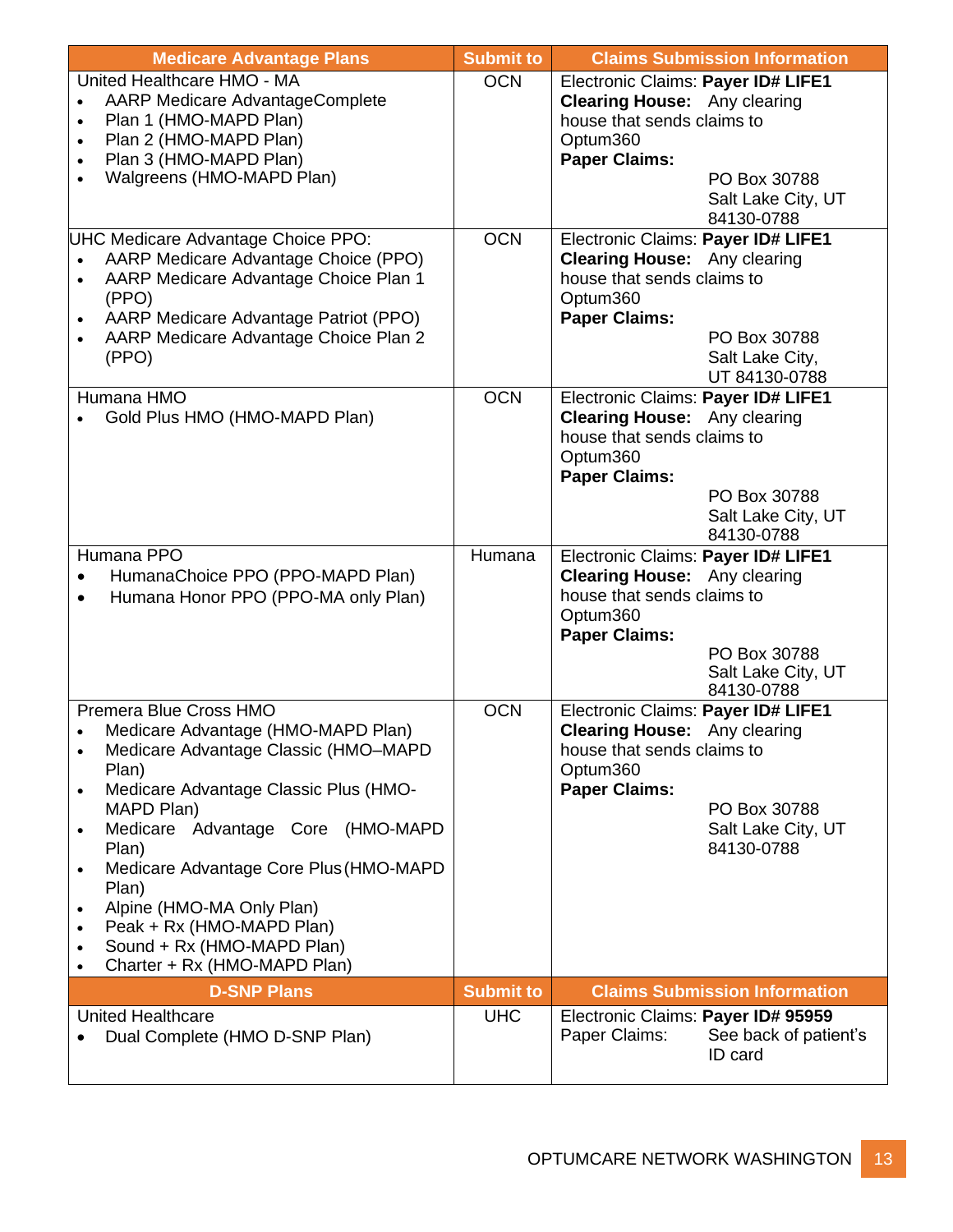| Humana<br>Gold Plus SNP-DE (HMO D-SNP Plan)                               | <b>OCN</b>       | Electronic Claims: Payer ID# LIFE1<br><b>Clearing House:</b> Any clearing<br>house that sends claims to<br>Optum360<br><b>Paper Claims:</b><br>PO Box 30788<br>Salt Lake City, UT<br>84130-0788 |
|---------------------------------------------------------------------------|------------------|-------------------------------------------------------------------------------------------------------------------------------------------------------------------------------------------------|
| <b>Medicaid Plan</b>                                                      | <b>Submit to</b> | <b>Claims Submission Information</b>                                                                                                                                                            |
| United Healthcare (Apple Health)<br><b>Community Plan</b><br><b>SCHIP</b> | <b>OCN</b>       | Electronic Claims: Payer ID# LIFE1<br><b>Clearing House:</b> Any clearing<br>house that sends claims to<br>Optum360<br><b>Paper Claims:</b><br>PO Box 30788<br>Salt Lake City,<br>UT 84130-0788 |

#### <span id="page-13-0"></span>**Claims Submission**

Claims should be submitted electronically to **LIFE1.** Paper claims, though not preferred, can be mailed to: **OCN Paper Claims OCN Electronic Claims** PO Box 30788 PO Box 30788 Salt Lake City, UT 84130-0788 Clearinghouse: Optum 360

### <span id="page-13-1"></span>**Reimbursement**

Reimbursement for services is defined in your practice/facility participation agreement. However, your reimbursement is affected not only by the terms of your Agreement, but also the following:

- Patient's eligibility at the time of the service.
- Whether services provided are covered benefits under the patient's health plan.
- Whether services are medically necessary as required by the patient's health plan.
- Whether services were without prior approval/authorization, if authorization is required.
- Patient copayments, coinsurance, deductibles, and other cost-share amounts due from the patient and coordination of benefits with third-party payors as applicable.
- Adjustments of payments based on coding-standard CMS coding.

All services must comply with all federal laws, rules, and regulations applicable to individuals or entities receiving federal funds, including without limitation Title VI of the Civil Rights Act of 1964, Age Discrimination Act of 1975, Americans with Disability Act, and Rehabilitation Act of 1973. Please refer to your Provider/Facility Agreement for additional terms.

Nothing contained in the agreement or provider manual are intended to be a financial incentive or payment which directly or indirectly acts as an inducement for providers/facilities to limit medically necessary services.

#### <span id="page-13-2"></span>**Reconsiderations**

For reconsiderations and/or disputes, call Customer Service at 1-877-836-6806, or send a letter addressed to:

#### **Disputes and Reconsiderations** P.O. Box 30788 Salt Lake City, UT 84130-0788

#### <span id="page-13-3"></span>**Overpayment Recovery Process**

OCN will seek reimbursement from any entity, as appropriate, for claims that were overpaid. Please refer to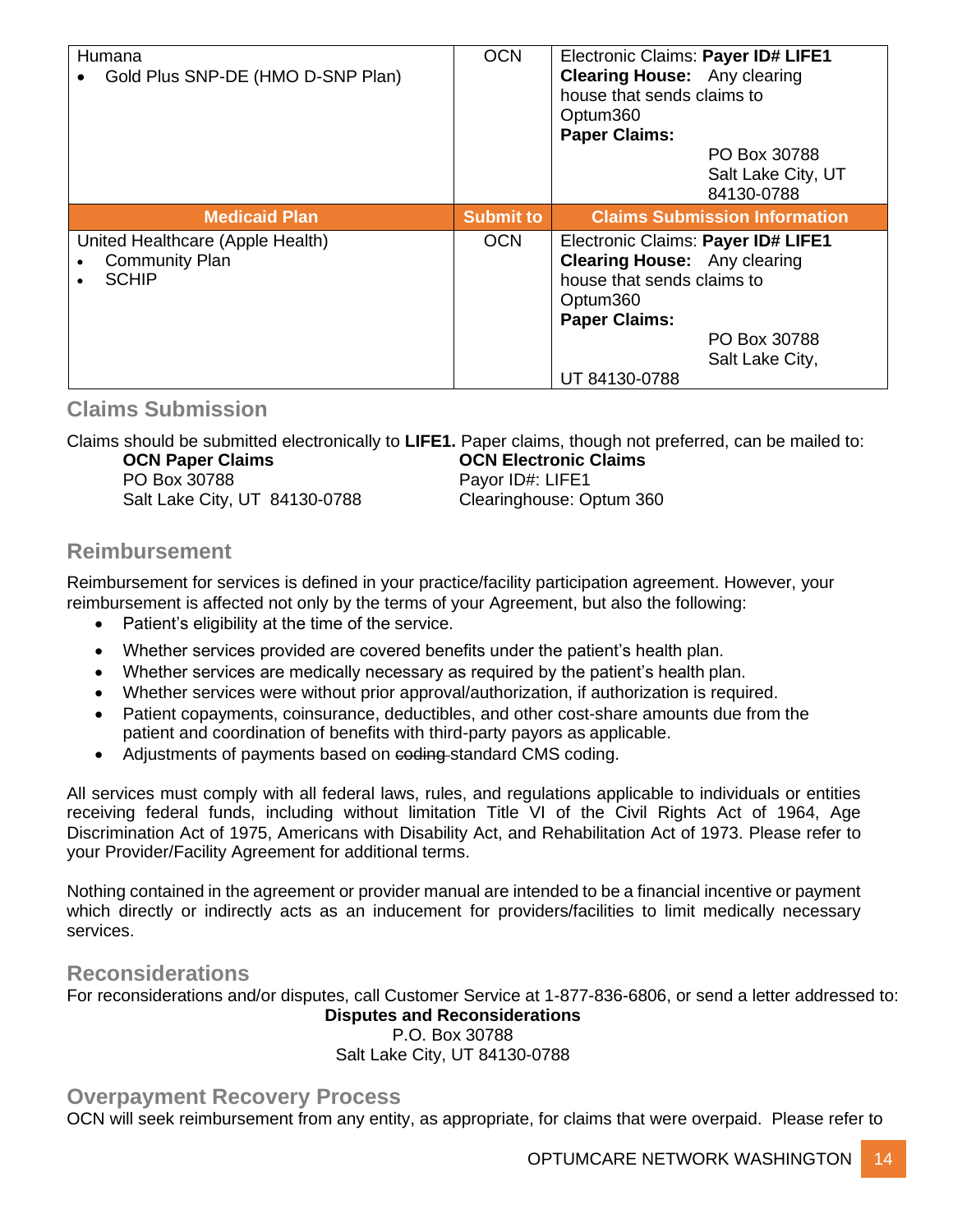### <span id="page-14-0"></span>**Electronic Funds Transfer**

OCN encourages claims payments via electronic remittance advice (ERA) and electronic funds transfer (EFT) via InstaMed. ERA/EFT is a convenient, paperless, and secure way to receive claim payments. Funds are deposited directly into your designated bank account and include the TRN Reassociation Trace Number, in accordance with CAQH CORE Phase III Operating Rules for HIPAA standard transactions.

If you have not already set up your InstaMed account, please go to<https://register.instamed.com/eraeft> to register or contact InstaMed Customer Service via telephone or email.

Toll Free Telephone:

(866) INSTAMED or (866) 467-8263

Email:

[support@instamed.com](mailto:support@instamed.com)

Help Portal: <https://help.instamed.com/providers/s/>

Training Tools: <https://www.instamed.com/support/providers>

#### <span id="page-14-1"></span>**Charging Members**

Practices and facilities are responsible for verifying patient eligibility and benefits prior to services, including, but not limited to, obtaining authorization for services. Practices and facilities are responsible for the collection of copays, co-insurance and/or deductibles as applicable. Please refer to CMS guidelines for additional details.

Additionally, per your OCN participation agreement, practices and facilities shall not charge a Medicare Advantage patient for non-covered services under the patient's plan unless the patient has received a preservice organization determination notice of denial from OCN or health plan before any such services are rendered. Please refer to your participation agreement for complete language.

### <span id="page-14-2"></span>**Clinical Claims Review**

Clinical records may be requested for further review by our Clinical Claims Review (CCR) department in order to determine if a service is considered medically necessary. These determinations are based on review of the member's medical information that supports the need for a particular service. These determinations are based on standard medical necessity guidelines.

# <span id="page-14-3"></span>**Releasing a Patient from your Practice**

Please refer to health plan specific provider manuals for releasing a patient from your practice.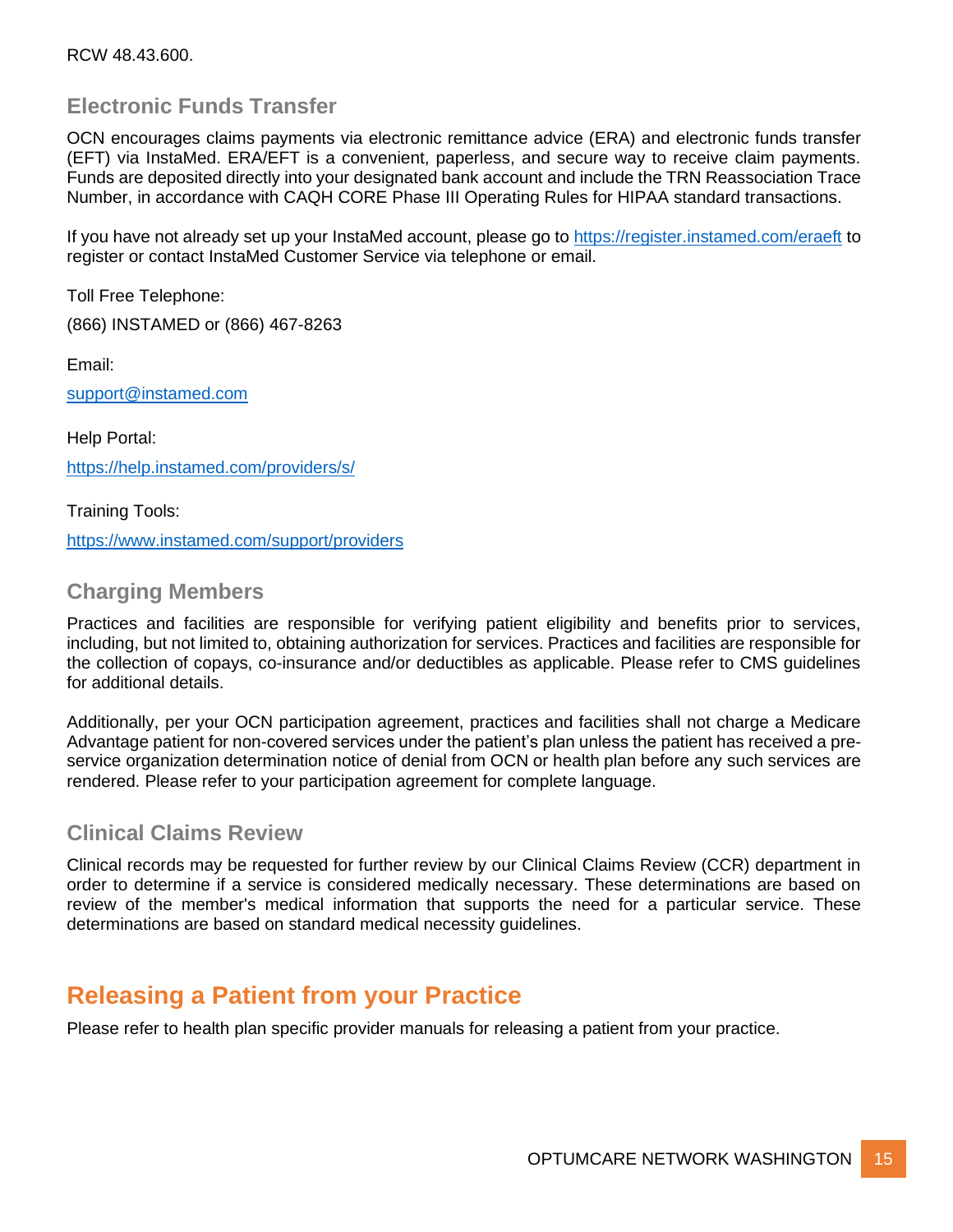# <span id="page-15-0"></span>**Patient Re-Assignment**

Optum Care Network manages patients assigned to primary care providers (PCPs) for Humana Medicare Advantage HMO, AARP Medicare Advantage HMO through UnitedHealthcare (UHC MA), UHC Medicaid, and Premera Medicare Advantage HMO. In some cases, patients may be assigned to your practice in error. When this occurs, the health plan must be notified, and assignment must be corrected in their system(s). Patients who have not been seen by your practice, but have been assigned to you should not be re-assigned to another primary care provider unless that patient has initiated the process. *See also Population Health.*

For Humana patients:

- Patients can call Humana customer service number on the back of their ID card to request a different PCP, or
- Complete a PCP change form and fax to Humana.

For UHC MA patients:

• Patients should call the UHC customer service number on the back of their ID card to request a different PCP.

For UHC Medicaid patients:

- Patients should call the UHC customer service number on the back of their ID card to request a different PCP, or
- Complete a PCP change form by clicking [here](https://www.uhcprovider.com/content/dam/provider/docs/public/commplan/wa/provider-info/WA-PCP-Change-Form.pdf) and fax to UHC.

For Premera MA patients:

• Patients should call the Premera customer service number on the back of their ID card to request a different PCP.

# <span id="page-15-1"></span>**Compliance**

### <span id="page-15-2"></span>**Medicare Compliance Expectations and Training**

The Centers for Medicare & Medicaid Services (CMS) requires Medicare Advantage (MA) organizations and Part D plan sponsors to annually communicate specific Compliance and FWA requirements to their "first tier, downstream, and related entities" (FDRs). FDRs include contracted physicians, health care professionals, facilities and ancillary providers, as well as delegates, contractors, and related parties. CMS and other federal or state regulators require that you and your employees meet certain FWA and general compliance requirements.

FDRs are expected to have an effective compliance program, which includes training and education to address FWA and compliance knowledge. OptumCare Network's expectation remains that FDRs, and their employees, are sufficiently trained to identify, prevent and report incidents of non-compliance and FWA. This includes temporary workers and volunteers, the CEO, senior administrators or managers, and sub delegates who are involved in or responsible for the administration or delivery of MA or Part D benefits or services.

We have general compliance training and FWA resources available at unitedhealthgroup.com. The required education, training, and screening requirements include the following:

#### **Standards of Conduct Awareness**

#### **What You Need to Do**

• Provide a copy of your own code of conduct, or the UnitedHealth Group's (UHG's) Code of Conduct at unitedhealthgroup.com > About > Ethics & Integrity > UnitedHealth Group's Code of Conduct. Provide the materials annually and within 90 days of hire for new employees.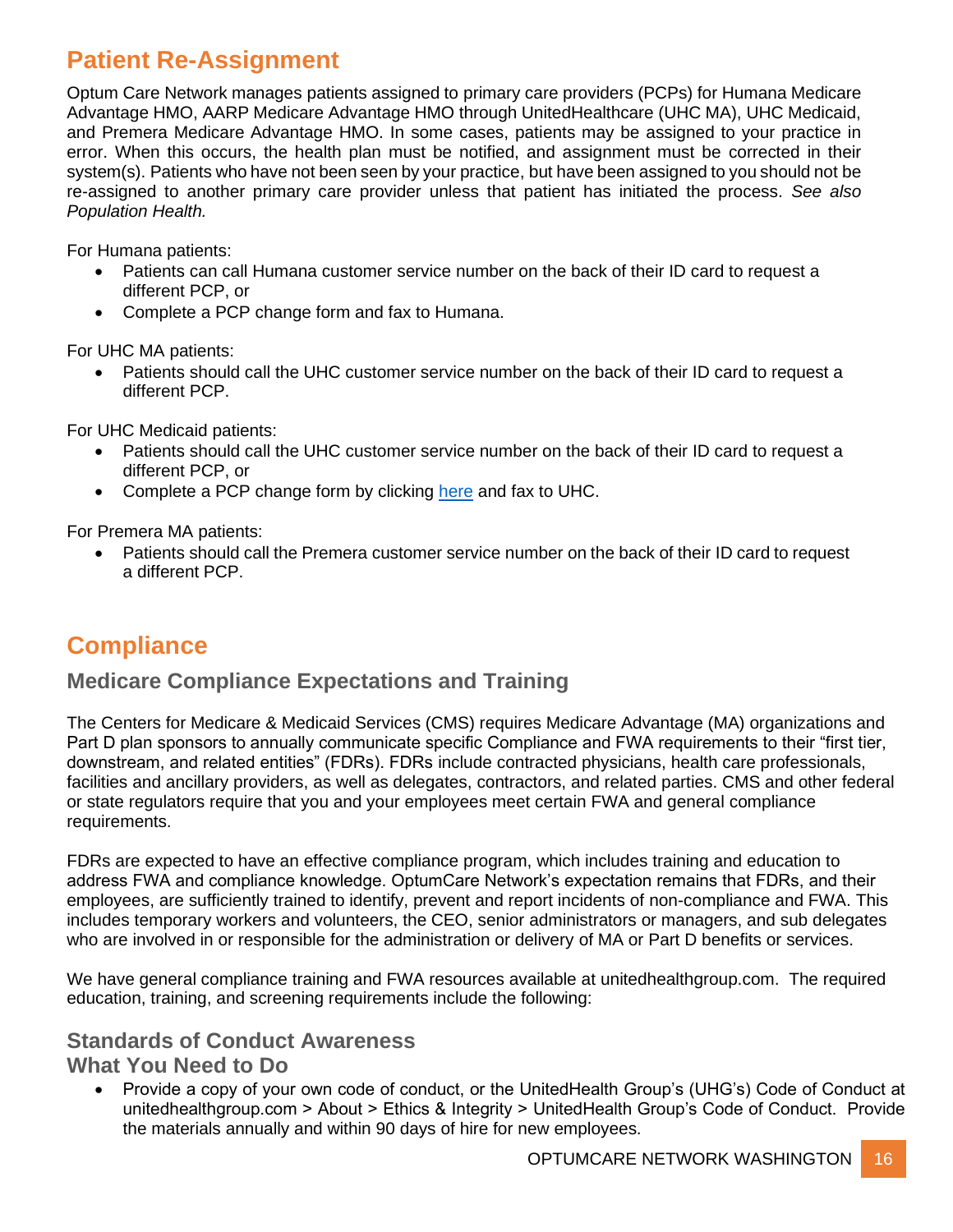• Maintain records of distribution standards (i.e., in an email, website portal or contract) for 10 years. We, our plan sponsors, or CMS, may request documentation to verify compliance.

### **Fraud, Waste, and Abuse; and General Compliance Training What You Need to Do**

- Provide FWA and general compliance training to employees and contractors of the FDR working on MA and Part D programs.
- Administer FWA and general compliance training annually and within 90 days of hire for new employees.

#### **Exclusion checks**

Prior to hiring or contracting with employees, you must review federal (HHS-OIG and GSA) and state exclusion lists, as applicable. This includes the hiring of temporary workers, volunteers, the CEO, senior administrators or managers, and subdelegates who are involved in or are responsible for the administration or delivery of Medicare Advantage plan sponsor benefits or services delegated to OptumCare Network.

# **What You Need to Do**

Make sure potential employees are not excluded from participating in federal health care programs. For more information or access to the publicly accessible excluded party online databases, use the following links:

- Health and Human Services Office of the Inspector General OIG List of Excluded Individuals and Entities (LEIE) at oig.hhs.gov/.
- General Services Administration (GSA) System for Award Management at sam.gov/sam.
- Review the exclusion lists every month and disclose to OptumCare Network any exclusion or any other event that makes an individual ineligible to perform work directly or indirectly on federal health care programs. Maintain a record of exclusion checks for 10 years. We, our plan sponsors, or CMS, may request documentation of the exclusion checks to verify they were completed.

# **Preclusion List Policy**

The Centers for Medicare and Medicaid Services (CMS) has a preclusion list effective for claims with dates of service on or after April 1, 2019. The preclusion list applies to both MA plans as well as Part D plans. The preclusion list is comprised of a list of prescribers and individuals or entities who:

- Are revoked from Medicare, are under an active reenrollment bar, and CMS has determined that the underlying conduct that led to the revocation is detrimental to the best interests of the Medicare program; or
- Have engaged in behavior for which CMS could have revoked the prescriber, individual or entity to the extent possible if they had been enrolled in Medicare and that the underlying conduct that would have led to the revocation is detrimental to the best interests of the Medicare program.
- Have been convicted of a felony under federal or state law within the previous 10 years and that CMS deems detrimental to the best interests of the Medicare program.
- Care providers receive a letter from CMS notifying them of their placement on the preclusion list. They have the opportunity to appeal with CMS before the preclusion is effective. There is no opportunity to appeal with OptumCare Network or the plan sponsor. CMS updates the preclusion list monthly and notifies MA and Part D plans of the claim rejection date, the date upon which we rejector deny a care provider's claims due to precluded status. Once the claim-rejection date is effective, a precluded care provider's claims will no longer be paid, pharmacy claims will be rejected, and the care provider will be terminated from the OptumCare Network. Additionally, the precluded care provider must hold Medicare beneficiaries harmless from financial liability for services provided on or after the claim rejection.

# <span id="page-16-0"></span>**Reporting Misconduct**

If you identify compliance issues and/or potential fraud, waste or abuse, please report it to us immediately so that we can investigate and respond appropriately. Please see the reporting misconduct section of the UnitedHealth Group code of conduct and additional plan sponsor reporting information below.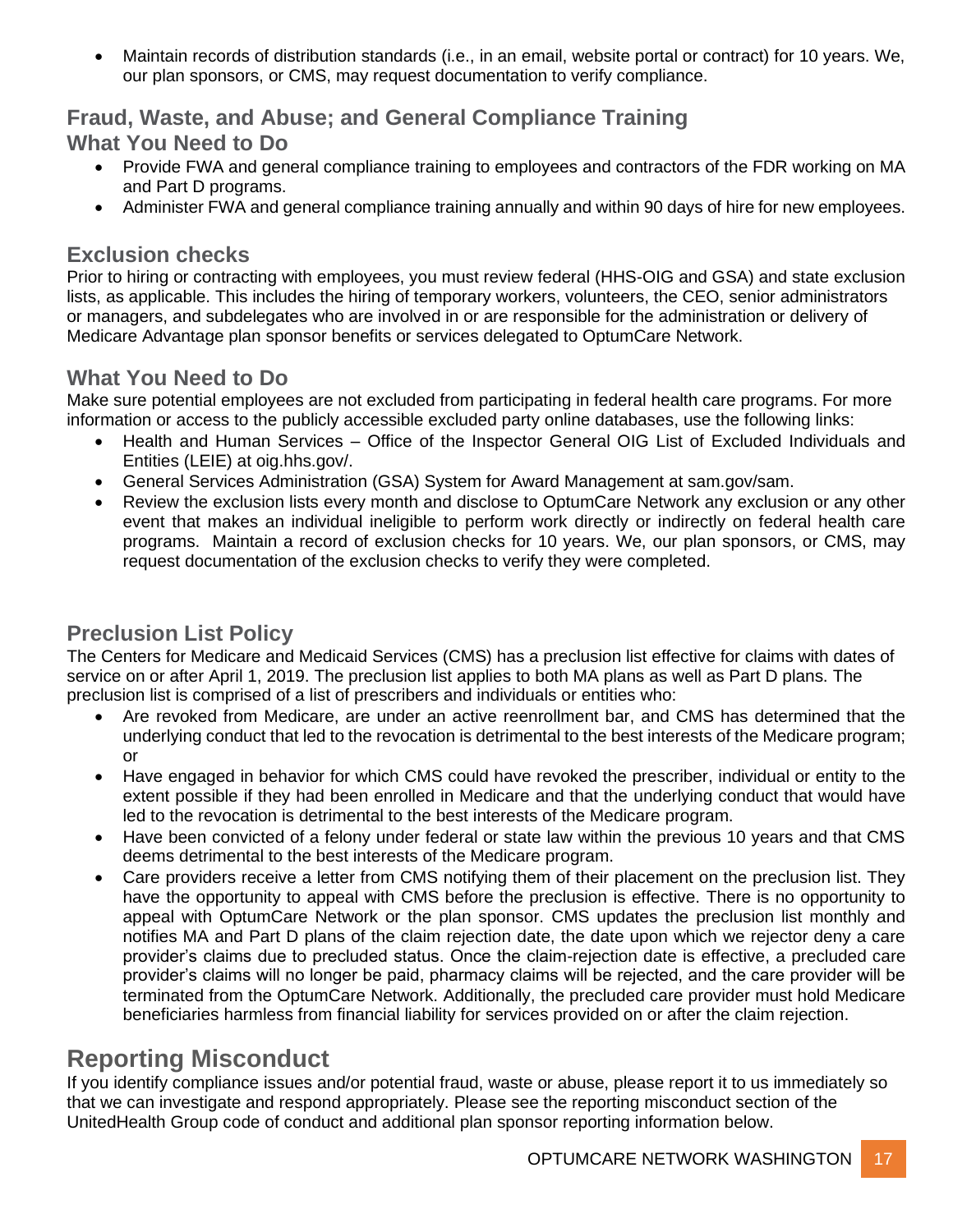Reports may be made anonymously, where permitted by law: For UHC members at: <https://www.uhc.com/fraud> or by calling 1-844-359-7736.

For Humana members at: [www.ethicshelpline.com](http://www.ethicshelpline.com/) or by calling 1-877-584-3539.

#### For Premera members at:

Reports of suspected Fraud, Waste and Abuse may be made to the Special Investigations Unit (SIU) by calling the Anti-Fraud Hotline at 1-888-844-8985; sending an email to [SIUReferrals@premera.com.](mailto:SIUReferrals@premera.com)

# <span id="page-17-0"></span>**Privacy**

You must make reasonable efforts to limit Protected Health Information (PHI) as defined under the Health Insurance Portability and Accountability Act (HIPAA) Privacy Rule to the minimum necessary when using or disclosing PHI. The minimum necessary standard should not affect treatment, payment or health care operations (TPO). The Privacy Rule requires written member authorization for uses and disclosure that fall outside of the TPO.

# <span id="page-17-1"></span>**Non-discrimination**

You must not discriminate against any patient with regard to quality of service or accessibility of services because they are our member. You must not discriminate against any patient on the basis of:

- Race
- Gender identity
- Ethnicity
- National origin
- Religion
- Sex and gender
- Age
- Mental or physical disability or medical condition
- Sexual orientation
- Claims experience
- Medical history
- Evidence of insurability
- Disability
- Genetic information
- Source of payment
- Medicaid status for Medicare members

You must maintain policies and procedures to demonstrate you do not discriminate in the delivery of service and accept for treatment any members in need of your service.

# <span id="page-17-2"></span>**Marketing Compliance**

For the purposes of this provider manual, "marketing" includes any information, whether oral or written, that is intended to promote or educate current or prospective Medicare beneficiaries about any Medicare plans, products, or services.

All contracted practices and facilities are required to comply with all current CMS regulations regarding marketing. As of January 2019, CMS has clarified that providers may interact with their patients regarding plan options when relevant to the course of treatment or at the patient's request. A summary of the rules are as follows, however please refer t[o https://www.cms.gov/Regulations-and-Guidance/Regulations-](https://www.cms.gov/Regulations-and-Guidance/Regulations-and-Guidance.html) [and-](https://www.cms.gov/Regulations-and-Guidance/Regulations-and-Guidance.html)[Guidance.html](https://www.cms.gov/Regulations-and-Guidance/Regulations-and-Guidance.html) for the most current and in-force information.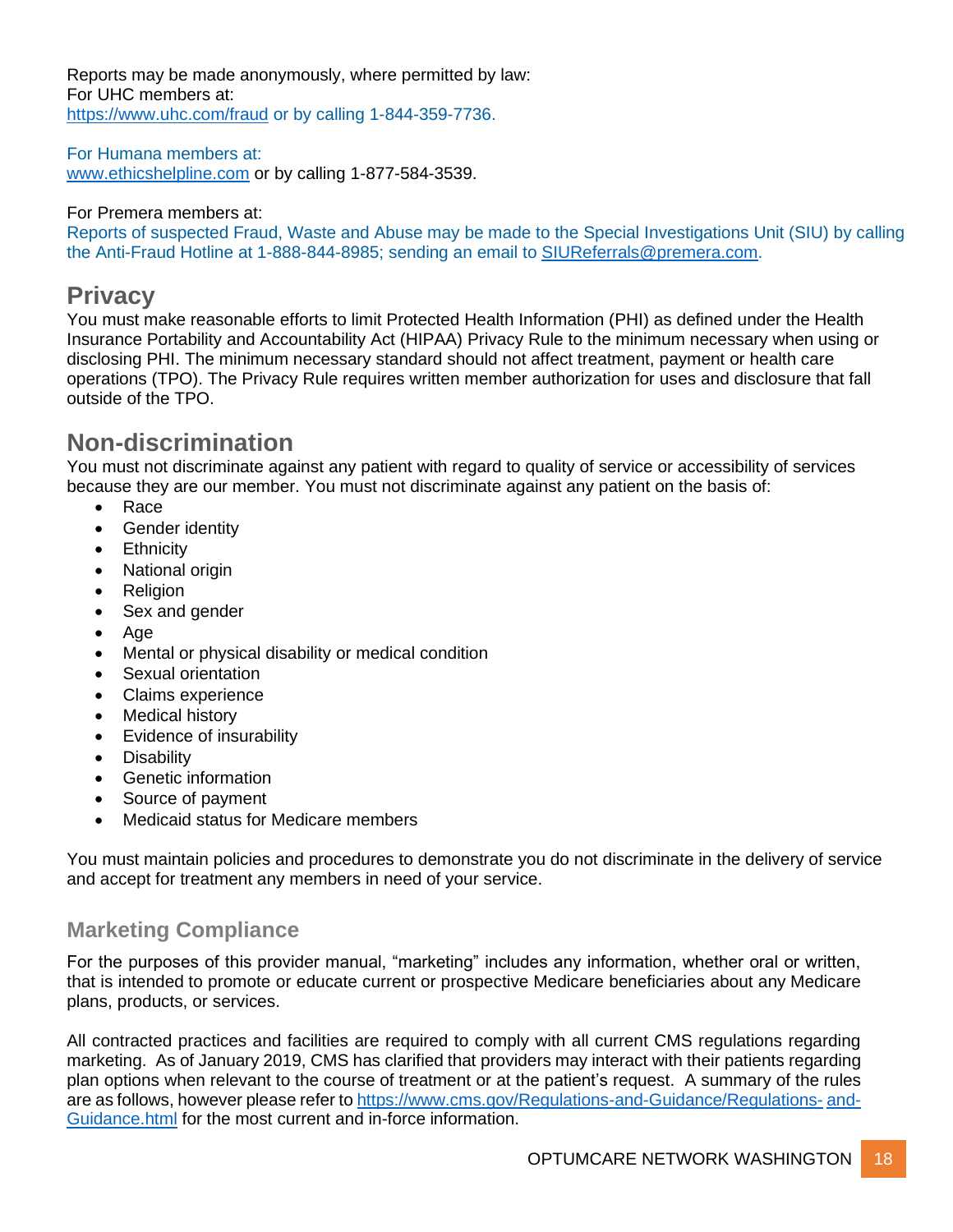### <span id="page-18-0"></span>**Guide Updates**

Optum Care Network reserves the right to supplement this guide to ensure that its information and terms and conditions remain in compliance with all governing Center for Medicare and Medicaid Services (CMS) regulations and relevant federal and state laws. This guide will be amended as needed.

# <span id="page-18-1"></span>**Service Standards**

### <span id="page-18-2"></span>**Care Coordination**

All Providers will work within OCN and with other OCN Providers to effectively collaborate and manage care of members, and to actively implement best clinical practices and clinical pathways as set forth by the Policies and Procedures.

The Primary Care Provider (PCP) is responsible for providing or overseeing comprehensive healthcare services for members. The PCP is the manager and medical home of a member's total health care needs. This includes:

- Providing care services and authorizing referrals for consultation, specialty, and hospital services
- Having 24-hour call coverage for the medical care of assigned members
- Coordinate the entire spectrum of care to their assigned members including direct provision of all primary healthcare services, including preventive services

When tests, labs, or x-rays are ordered, it is the responsibility of the ordering provider, along with the primary care provider, to educate the patient on how and when results will be communicated, as well as explain the meaning of the results. If follow-up is required, appointments should be scheduled and completed in a timely manner.

#### <span id="page-18-3"></span>**Referrals**

Referral Requests for care outside the scope of the PCP's practice are initiated by the PCP. Referral turnaround-times follow the guidelines set forth by NCQA.

*Primary Care Providers*: When requesting authorization of a referral, the PCP should provide complete information on the referral request form including but not limited to applicable recent visit notes, nature of services, etc. PCP is responsible for:

- Identifying any current specialists the member is seeing
- Supporting Network by making in-network referrals
- Reviewing or establishing a mechanism for reviewing authorizations for hospitalizations and outpatient/short stay services
- Serving as in-house resource for promoting managed care

*Specialist*: The Specialist provides consultation and/or specialty services for members who have been referred by their PCP. The specialist plays a pivotal role in assisting the PCP in managing patients' care by communicating effectively with the PCP and OCN about referrals and patients' treatment plans. They are responsible for:

- Promptly communicating findings and treatment recommendations/outcomes to the PCP
- Note closure and communication to appropriate care teams, including PCP, are expected within seven days of the appointment
- If the Specialist determines a need to provide services not requested by the PCP, the Specialist must obtain authorization prior to rendering these services except in the case of a medical emergency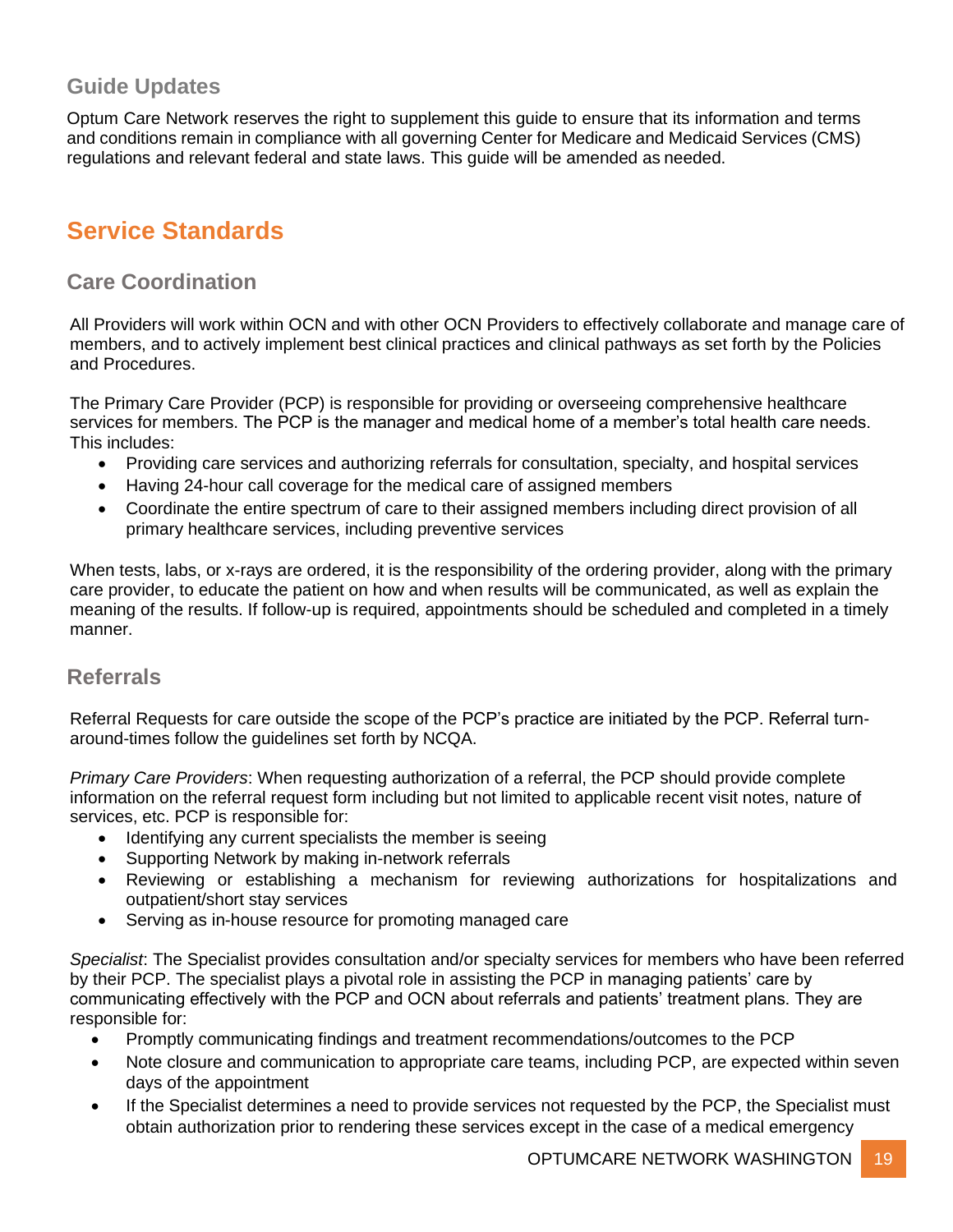# <span id="page-19-0"></span>**Office Availability & Wait Times**

We encourage providers to implement procedures and make reasonable efforts to ensure that:

- Members are seen by a clinician within 15 minutes of the member's appointment time.
- Telephone hold times are less than 15 minutes
- Back-office lines are provided for network communication

The following information delineates the access standards for availability of services to members including primary care, specialty care, after-hours care, emergency services, waiting times for appointments, and proximity of specialists and hospitals to primary care (access standards for behavioral health and recommended preventative care services provided in appendix).

| <b>Primary care physician</b>                        |                                                             |  |
|------------------------------------------------------|-------------------------------------------------------------|--|
| <b>Type of visit</b>                                 | <b>Time frame</b>                                           |  |
| <b>Emergency</b>                                     | Immediate disposition of member to appropriate care setting |  |
| <b>Urgent visit</b>                                  | Forty-eight (48) hours                                      |  |
| Urgent visit, requiring authorization                | Ninety-six (96) hours                                       |  |
| Routine non-urgent visit                             | Within ten (10) business days of request                    |  |
| <b>Preventive health services</b>                    | Thirty (30) days                                            |  |
| Follow-up exam                                       | As directed by physician                                    |  |
|                                                      | <b>Specialist</b>                                           |  |
| <b>Type of visit</b>                                 | <b>Time frame</b>                                           |  |
| <b>Emergency</b>                                     | Immediate disposition of member to appropriate care setting |  |
| <b>Urgent visit</b>                                  | Forty-eight (48) hours                                      |  |
| Urgent visit, requiring authorization                | Ninety-six (96) hours                                       |  |
| Non-urgent appointments with specialist<br>physician | Non-urgent ancillary services (for diagnosis and treatment) |  |
| Within fifteen (15) business days of request         | Within fifteen (15) business days of request                |  |
|                                                      |                                                             |  |

Preventive care services and periodic follow-up care including, but not limited to, standing referrals to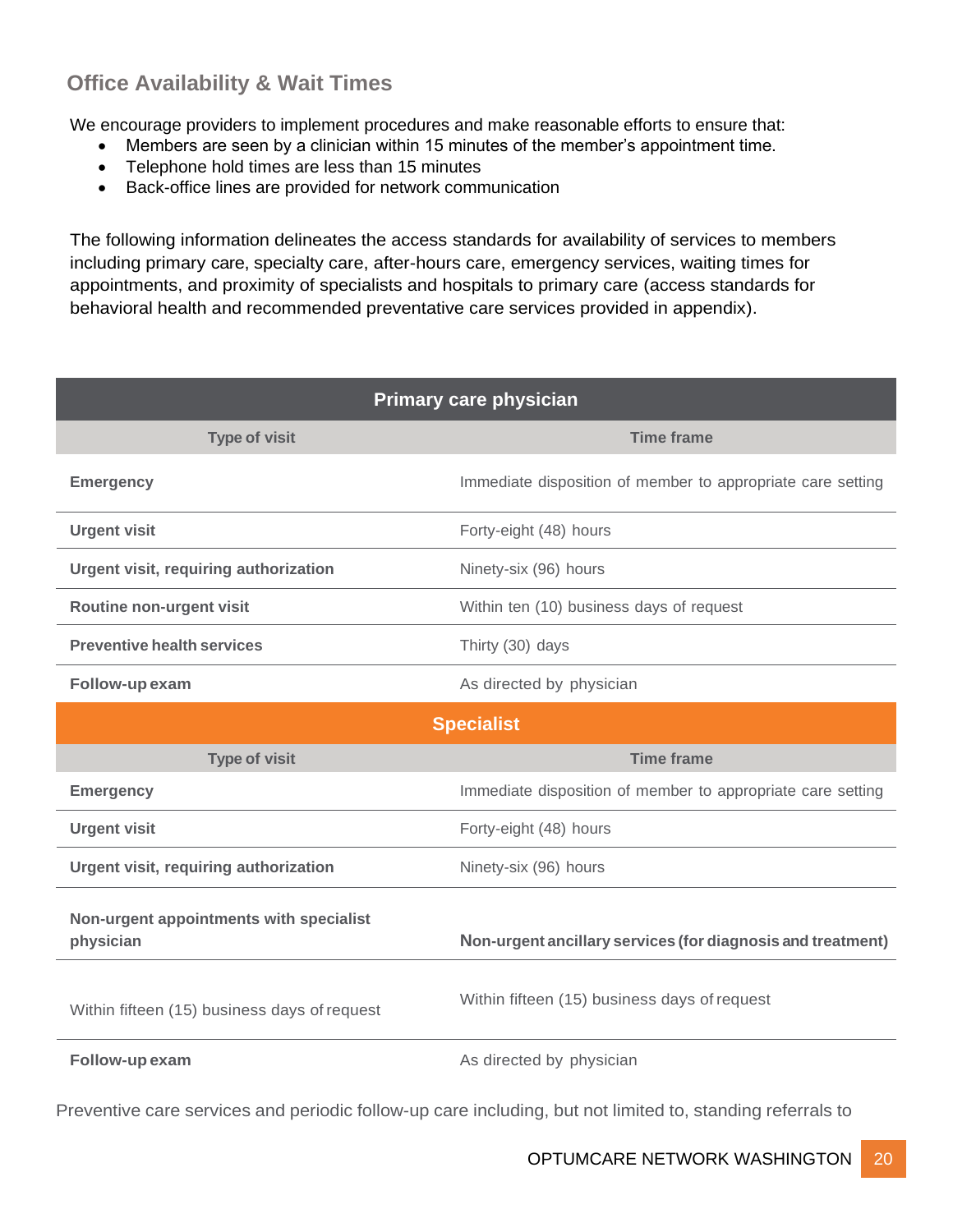specialists for chronic conditions, periodic office visits to monitor and treat pregnancy and other conditions, lab and radiological monitoring for recurrence of disease may be scheduled in advance consistent with professionally recognized standards of practice as determined by the treating licensed health care provider acting within the scope of his or her practice.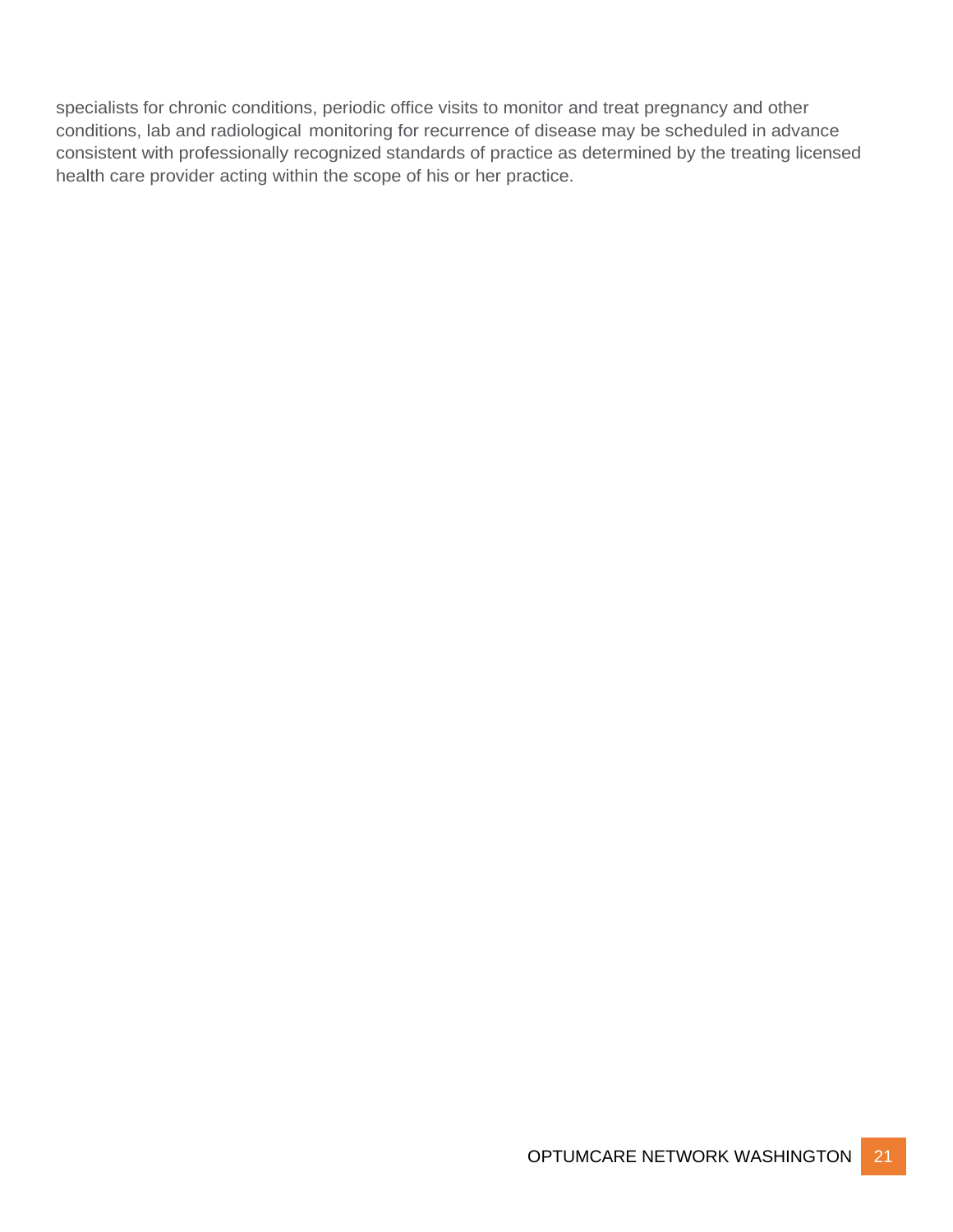**Emergency services −** OCN has continuous availability and accessibility of adequate numbers of institutional facilities, service locations, service sites, and professional, allied, and supportive paramedical personnel to provide covered services including the provision of all medical care necessary under emergency circumstances. OCN physicians and hospitals must provide access to appropriate triage personnel and emergency services twenty-four (24) hours a day, seven (7) days a week.

• OCN evaluates inappropriate use of emergency room services, issues regarding member access to health care, and under- or over-utilization of services through assessment of encounter data, special studies, claims information, and medical record audits with oversight of the quality management (QM) committee.

**Emergency medical condition –** This is a medical condition (including labor) that is manifested by acute symptoms of sufficient severity (including severe pain) such that a prudent layperson who possesses an average knowledge of health and medicine, could reasonably expect the absence of immediate medical attention to result in: (a) placing the patient's health (or in the case of a pregnant woman, the health of the woman or her unborn child) in serious jeopardy; (b) serious impairment to bodily functions; or (c) serious dysfunction of any bodily organ or part.

**Urgent care services –** These are health care services needed to diagnose and/or treat medical conditions that are of sufficient severity that care is needed within forty-eight (48) hours, but are not emergency medical conditions.

**Urgent visit –** These are referrals to health care professionals who have advance education and training in a specific area but are not emergency medical conditions. Visit requires prior authorization within ninety-six (96) hours

**Follow-up of ED or urgent care visits –** OCN is responsible for informing PCPs of members that receive an ED or urgent care visit when notified, including information regarding needed follow-up, if any. PCPs are responsible for obtaining any necessary medical records from such a visit, and arranging any needed follow-up care.

**Routine non-urgent visit –** These are health care services needed to diagnose and/or treat medical conditions that do not need urgent care or non-emergent attention. These visits are used for routine check-ups and can be scheduled within ten (10) business days of request.

**Preventive health services –** Primary care physicians are expected to schedule and provide preventive health services which may include, but is not limited to, initial preventive physical exams, annual health assessments, and adult preventive services.

**Non-urgent specialist appointment –** These are referrals to a health care professional who has advanced education and training in a specific area. The appointment to the specialist is to be scheduled within fifteen (15) business days of request unless otherwise indicated by the referring physician.

**Missed appointments –** When it is necessary for a provider or a member to reschedule an appointment, the appointment shall be promptly rescheduled in a manner that is appropriate for the member's health care needs, and ensures continuity of care consistent with good professional practice. Missed and/or rescheduled appointments must be scheduled appropriate to the health care and continuity of care and needs of the member.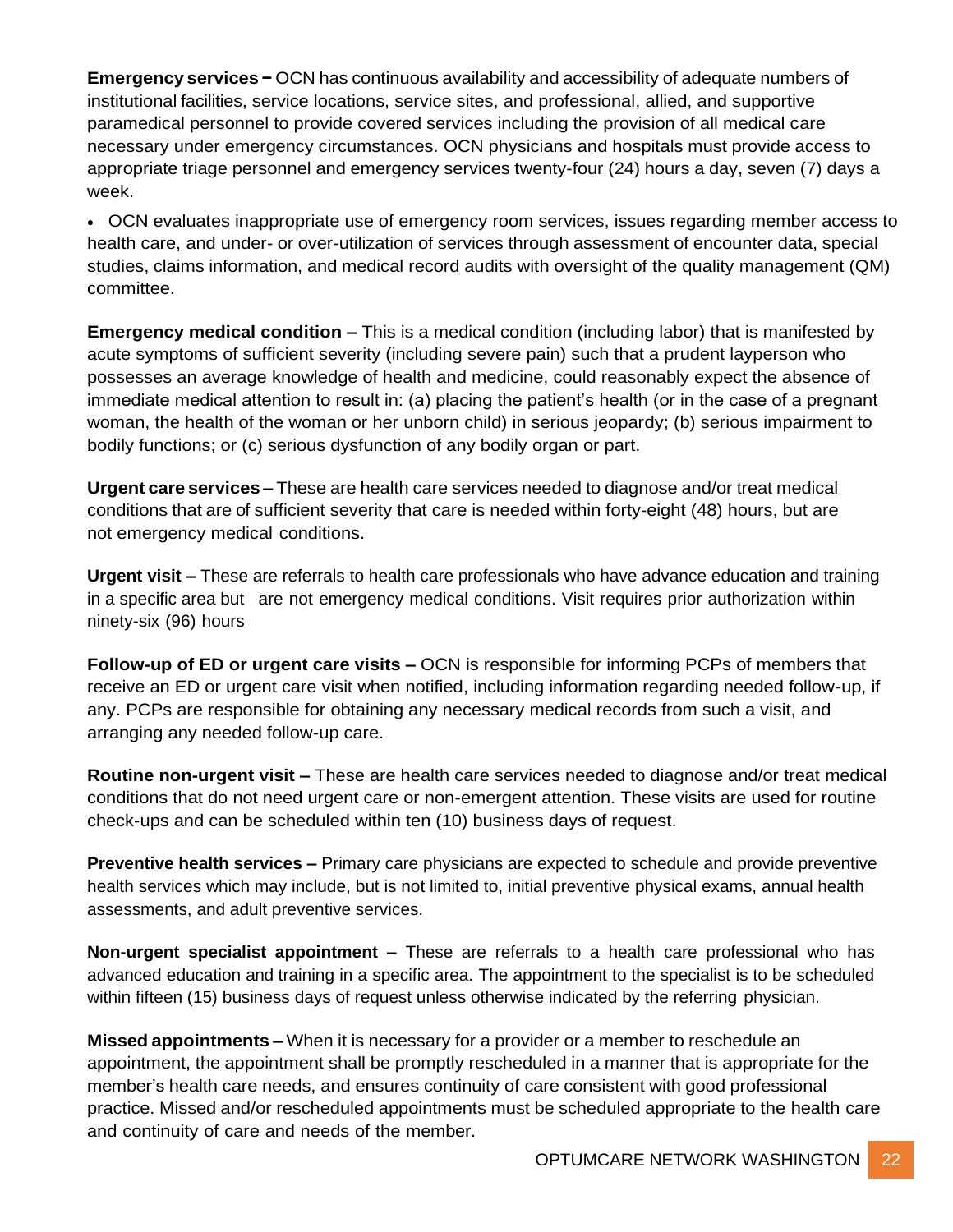**Hospital standards –** All contracted hospitals must provide timely access for members accessing emergency departments, being admitted for an inpatient stay, or utilizing hospital-based diagnostic or treatment services. Hospital-based clinics must meet all the primary care and specialty access standards delineated above.

**Provider shortage –** If timely appointments within the time or distance standards required are not available, then OCN shall refer member to or assist in locating available and accessible contracted provider to obtain the necessary health care services in a timely manner appropriate for the member's needs.

# <span id="page-22-0"></span>**Population Health**

OCN has developed programs and resources in concert with health plans to support your practice around population health management. These programs and resources include, but are not limited to, complex care management, quality, risk adjustment programs, clinical education, patient engagement, affordability, social determinants of health, and Electronic Medical Record (EMR) optimization.

There are the following four guiding principles of the OCN population health program:

- Promoting activities that drive quality outcomes.
- Focusing on prevention and early detection of conditions which may negatively impact the health or wellbeing of individuals.
- Expanding team-based care to include the broader health care continuum.
- Improving clinical outcomes while lowering the total cost of care.

### <span id="page-22-1"></span>**Quality & Risk Adjustment**

OCN is committed to supporting our partners in delivering the highest quality of care. To that end, providers may be given the tools and resources to identify quality care gaps, understand best practices, outreach/engagement of patients to close quality care gaps, and tactical support for meeting requirements in accordance with Medicare's quality standards.

All contracted providers are required to allow OCN access to patient charts, for OCN-attributed patients, as part of supporting quality initiatives and clinical documentation accuracy. As an essential part of ensuring all data is captured and reported to health plans, OCN performs chart reviews through remote EMR access, fax, and onsite access to your practice. Data for only your OCN attributed patients is reviewed and processed. The chart abstraction and review process can capture documentation to close care gaps and potential coding trends, which contribute to incentive payment measurements under the Quality Incentive Program.

#### <span id="page-22-2"></span>**What does this mean to your practice?**

- OCN will deploy chart abstractors to facilitate the capture of clinical documentation to close quality care gaps; or
- OCN will work with your practice to collect records either directly via fax or EMR, or through a third party to facilitate accurate capture of quality care gaps and conditions.
- Practice Engagement Managers will work with practices to provide education, consultation, and materials to help our providers improve their systems and processes to impact highest quality of care.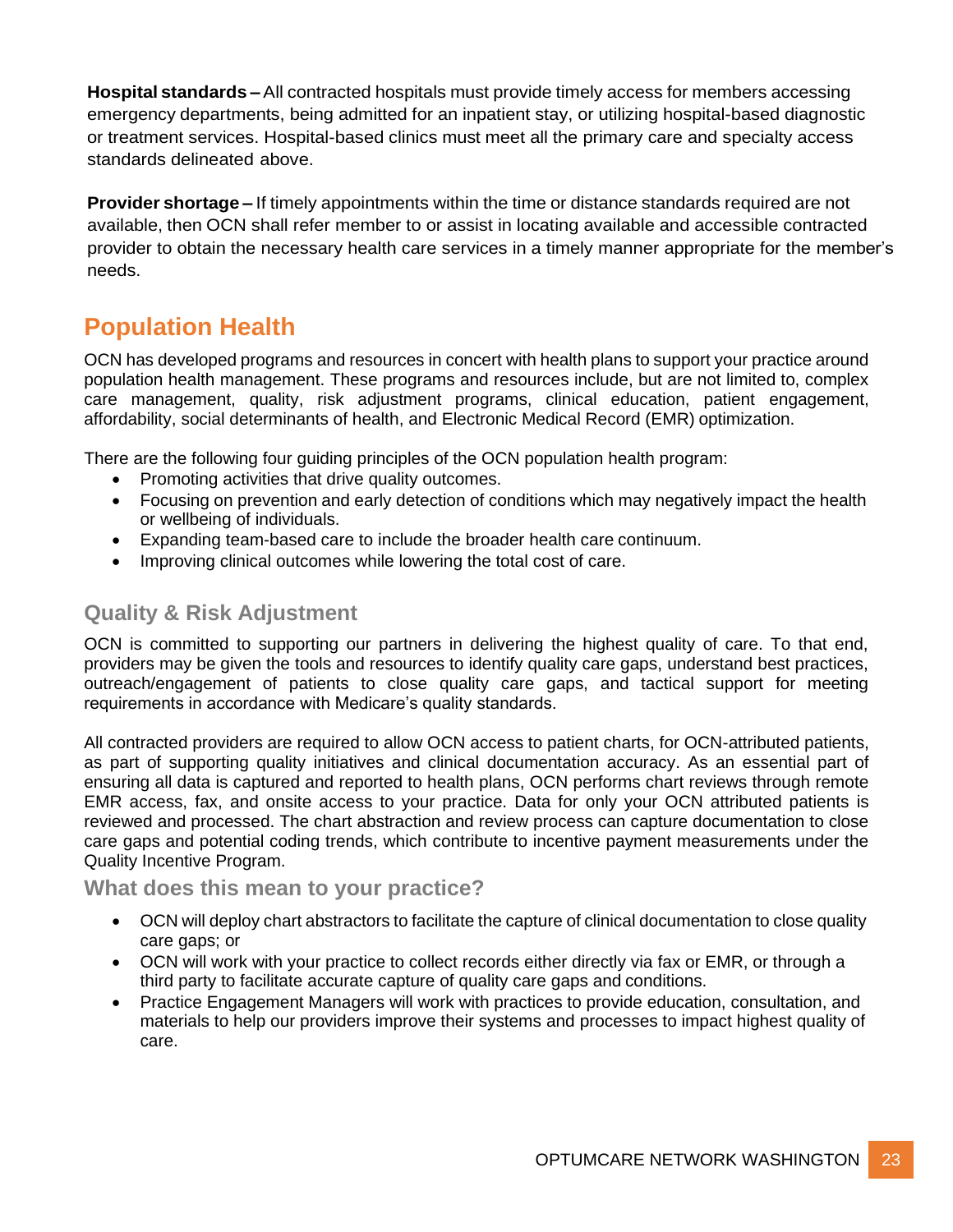### <span id="page-23-0"></span>**Risk Adjustment Factor**

Risk Adjustment Factor (RAF) is a numeric measurement based on health conditions a patient has (specifically those that fall within a CMS-assigned Hierarchical Condition Category or HCC), as well as demographic factors such as Medicaid status, gender, age/disabled status and whether the patient lives in an institution (for 90 days or longer) or not.

RAF is a relative measure of probable costs to meet the healthcare needs of the individual. RAF isused by Centers for Medicare and Medicaid Services (CMS) to adjust capitation payments to payors and thus to OCN for each Medicare Advantage (MA) member. As such, complete and accurate reporting of patient data is critical.

CMS requires providers to identify and document all conditions that may fall within an HCC at least once, each calendar year at a qualified visit. Documentation in the patient's medical record must support the presence of the condition and indicate the provider's assessment and treatment plan. OCN supports an accurate RAF score for your practice through in-home assessments, chart review, outreach support, and attestation forms.

# <span id="page-23-1"></span>**Coding and Documentation Ongoing Education**

As more of our work and payment structures are measured by data, it is increasingly important that we educate and prepare ourselves and our systems to capture the complexity of the care that we provide. To support clinical documentation and an accurate picture of each patient's health and RAF, OCN provides ongoing education for clinicians and staff as well as regular feedback through reporting and analytics.

OCN has a team to help each clinic stay up to date, so that they can provide the most accurate coding and documentation of each patient's clinical status. Our educators will help providers with diagnostic coding issues, medical record review, documentation standards, and education opportunities that support this ever-changing work in healthcare. Additionally, OCN will provide ongoing education andinformation with industry coding changes as they relate to risk adjustment. OCN's goal is to help promote the highest quality of care to our patients.

### <span id="page-23-2"></span>**What does this mean to your practice?**

- OCN will provide clinical documentation education and resources to providers and clinic staff to support on-going development of Risk Adjustment coding and Quality metric recognition coding (CPT Category II).
- Our educators can evaluate documentation and coding behavior and identify recommendations for improvement.
- We will provide consultation and education to help our network partners improve their systems and processes to ensure complete, accurate, and compliant Risk Adjustment and Quality reporting.

# <span id="page-23-3"></span>**Opportunities and Services**

- We will perform reviews of medical documentation to ensure that all offices capture chronic HCC (hierarchical condition categories) that would affect the risk adjustment reimbursement, and any subsequent shared savings.
- OCN also analyzes data from inpatient hospitalizations, diagnostic testing, outpatient procedures and services, home health care services, durable medical equipment, rehabilitative therapies, and pharmacy reviews for the possibility of chronic codes that have not been addressed in the calendar year.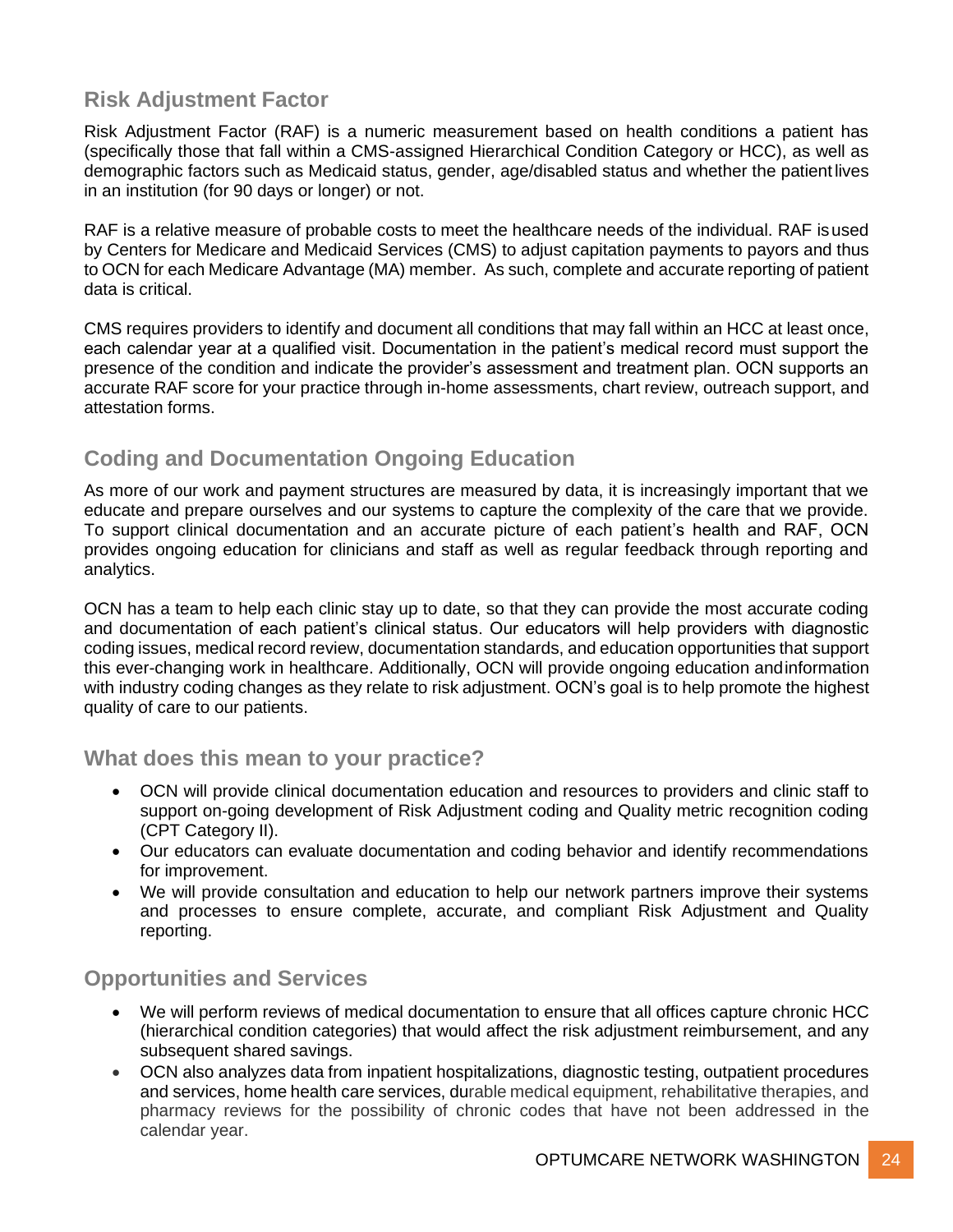- OCN will prepare feedback and training materials to educate providers and their staff on any audit outcomes and will help with accurate documentation procedures.
- OCN will communicate with providers and staff coding and documentation trends and help implement correct diagnosis reporting.
- OCN will perform routine audits of documentation and coding in accordance with compliance policies and procedures and communicate the results to the offices.
- We will follow up with written and verbal education regarding coding and compliance to physicians, clinical staff, and non-clinical staff. You will also be able to request OCN educators to come to your clinics and help with any coding or documenting issues.
- OCN educators will remain apprised of the latest guidelines and relay that information to the clinics and staff. We will provide any updates of new codes or coding issues. OCN willsend emails with webinars, coding materials, and any other education needed.

### <span id="page-24-0"></span>**Provider Attestations**

In order to submit accurate documentation and coding, OCN provides a point of care tool for primary care providers, including:

- A living (continuously refreshed) presentation that displays suspected relevant gaps in care that have not been addressed in the current calendar year.
	- $\circ$  Gaps in care include historical chronic conditions, suspected conditions, screenings, and quality measures.
	- o Providers determine which are valid and address the gap.
	- o Serves as a guide to be used at each face-to-face encounter.
- Sources of data on an attestation:
	- o Diagnoses, procedures, and results reported in prior years.
	- o Diagnoses and results found by nurses or coders (or, in some cases, M.D.) performing a chart review.
	- o Data inferred from labs tests, medication fills, and CMS Return files.

# <span id="page-24-1"></span>**EMR Optimization**

OCN has a full-time EMR optimization specialist who can assist your practice in utilizing your system more efficiently to compliantly enhance data collection and reporting opportunities. For more information, contact your Practice Engagement Manager.

# <span id="page-24-2"></span>**Utilization Management**

OCN Utilization Management (UM) team works in concert with PCPs, specialists, and ancillary providers of care around the appropriate and efficient use of healthcare resources. The UM team works collaboratively with discharge planners in hospitals and skilled nursing facilities to ensure positive patient outcomes.

However, OCN is not delegated for Utilization Management for all plans. Please refer to the table below.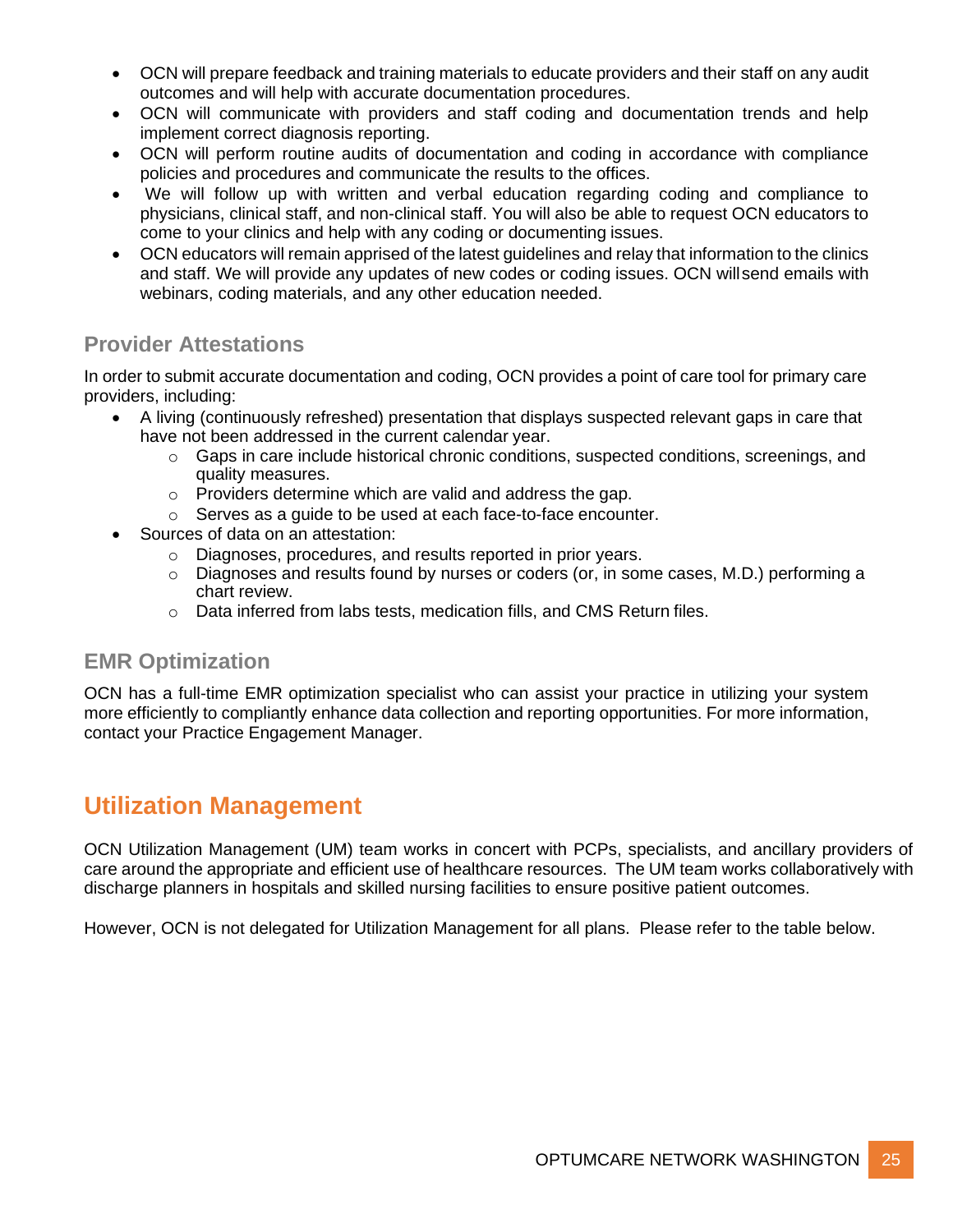| <b>Health Plan</b>                                                                                                                                                                                                                                                                                                                                                                                                                                                                                                                                                                                                                   | <b>UM Managed by</b> | <b>Contact Information</b>                  |
|--------------------------------------------------------------------------------------------------------------------------------------------------------------------------------------------------------------------------------------------------------------------------------------------------------------------------------------------------------------------------------------------------------------------------------------------------------------------------------------------------------------------------------------------------------------------------------------------------------------------------------------|----------------------|---------------------------------------------|
| UHC - Medicare Advantage (HMO)<br><b>AARP Medicare Advantage</b><br>Washington<br>$\circ$<br>Plan 1<br>٠<br>Plan 2<br>Plan 3<br>$\blacksquare$<br>Walgreens<br>$\blacksquare$<br><b>Harrison Electrical</b><br>$\blacksquare$<br><b>Cement Masons</b><br>$\blacksquare$<br><b>Machinist H&amp;W Trust</b><br>٠<br><b>Western Teamsters Welfare Trust</b><br>٠<br><b>UFCW Local 555/WA</b><br>$\blacksquare$<br><b>City of Seattle</b><br>٠<br>Pacific Coast Shipyards Metal Trades<br>٠<br><b>Carpenters Health &amp; Security Trust</b><br>٠<br><b>Retiree Welfare Trust</b><br>$\blacksquare$<br>City of Seattle - Fire and Police | <b>OCN</b>           | Phone: 877-836-6806<br>Fax:<br>855-402-1684 |
| UHC - Medicare Advantage (PPO)<br><b>AARP Medicare Advantage</b><br>Washington<br>$\circ$<br>Plan 1<br>Plan 2<br>Patriot<br>п                                                                                                                                                                                                                                                                                                                                                                                                                                                                                                        | <b>OCN</b>           | Phone: 877-836-6806<br>855-402-1684<br>Fax: |
| UHC - Medicare Advantage (Dual)<br><b>Medicare Solutions Dual Complete</b>                                                                                                                                                                                                                                                                                                                                                                                                                                                                                                                                                           | <b>UHC</b>           | Phone: 877-842-3210                         |
| Humana - Medicare Advantage (HMO)<br>Gold Plus HMO-MAPD Plan                                                                                                                                                                                                                                                                                                                                                                                                                                                                                                                                                                         | <b>OCN</b>           | Phone: 877-836-6806<br>855-402-1684<br>Fax: |
| Humana - Medicare Advantage (PPO)<br>HumanaChoice PPO<br>$\bullet$                                                                                                                                                                                                                                                                                                                                                                                                                                                                                                                                                                   | Humana               | www.Humana.com<br>Phone: 800-457-4708       |
| Humana – Medicare Advantage (MMP)<br>Gold Plus - SNP-DE<br>$\bullet$                                                                                                                                                                                                                                                                                                                                                                                                                                                                                                                                                                 | <b>OCN</b>           | www.Humana.com<br>Phone: 800-457-4708       |
| Premera - Medicare Advantage (HMO)<br>Medicare Advantage (HMO-MAPD Plan)<br>Medicare Advantage Classic (HMO-MAPD Plan)<br>Medicare Advantage Classic Plus (HMO-MAPD<br>$\bullet$<br>Plan)<br>Soundpath Health Alpine (HMO-MA Only Plan)<br>Soundpath Health Peak + Rx (HMO-MAPD Plan)<br>Soundpath Health Sound + Rx (HMO-MAPD<br>Plan)<br>Soundpath Health Charter + Rx (HMO-MAPD<br>Plan)                                                                                                                                                                                                                                          | <b>OCN</b>           | Phone: 877-836-6806<br>855-402-1684<br>Fax: |

# <span id="page-25-0"></span>**Referrals / Pre-Authorizations**

As a managed care network, patients assigned to us are required to use providers/facilities from within our network for care. Keeping services in-network works to minimize some administrative burden and keep costs contained. We have a diverse group of specialists and facilities within our network but are continuously working to grow and expand our reach in the community.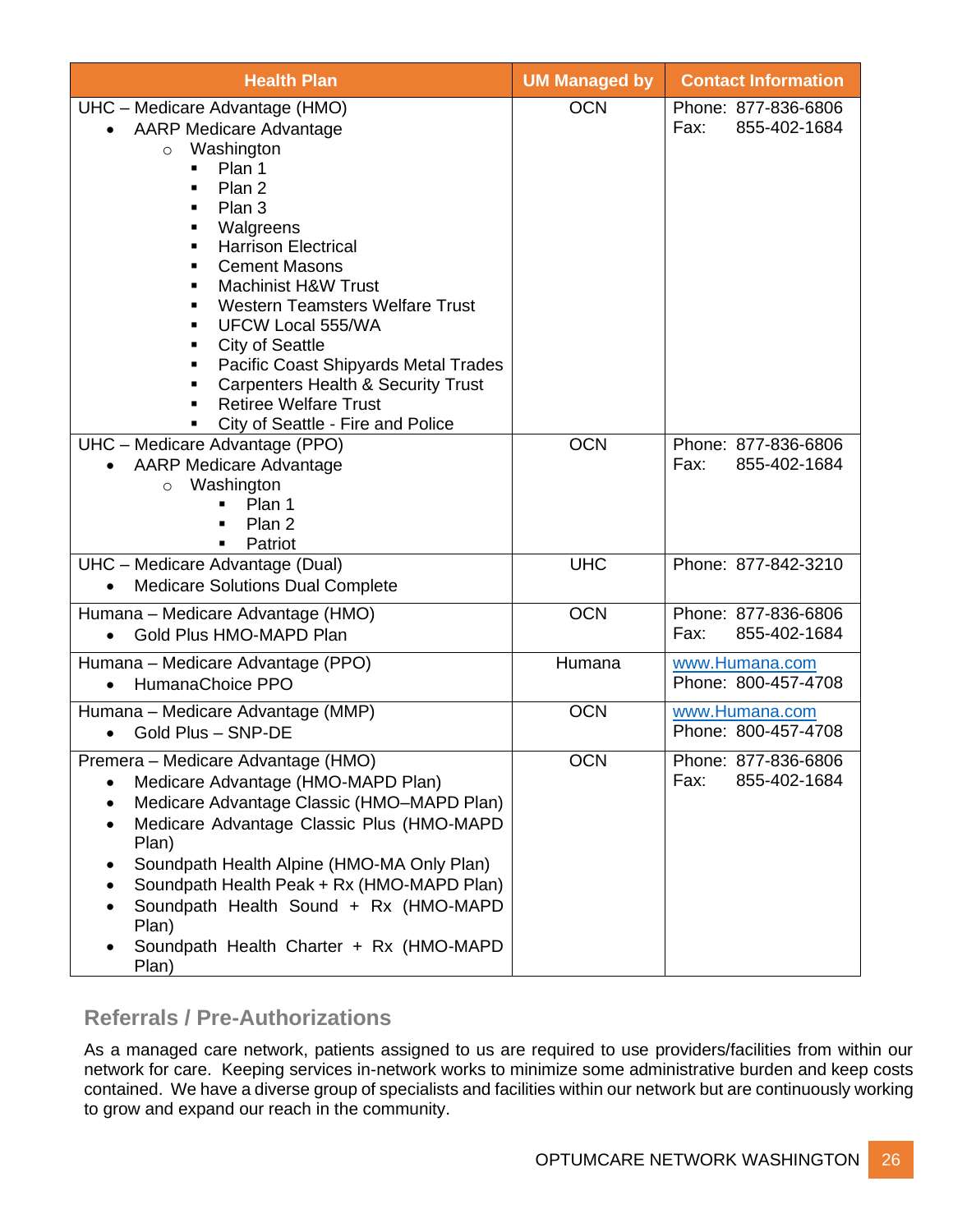If your patient requires a specialist or facility that is **not** within the OCN Network, then we recommend that the specialist/facility is contracted with the patient's health plan. If the specialist/facility is not contacted with the plan, prior authorization is required. Prior authorization requirements are subject to change. Updates to prior authorization lists will be provided to the network as needed. The most current prior authorization list can also be found on the OCN provider portal at: [https://onehealthport.com.](https://nam11.safelinks.protection.outlook.com/?url=https%3A%2F%2Fonehealthport.com%2F&data=04%7C01%7Cmegan.rajkovic%40optum.optumcare.com%7C765e76831e934e0bcf9508d98daee86f%7C85f46a4d265f41b9aaefc494b7617e7f%7C0%7C0%7C637696605856624034%7CUnknown%7CTWFpbGZsb3d8eyJWIjoiMC4wLjAwMDAiLCJQIjoiV2luMzIiLCJBTiI6Ik1haWwiLCJXVCI6Mn0%3D%7C1000&sdata=8bp4uLdLV3xYsxwWYLUwdmpaLDOddJfQCB1%2BJVMpPbw%3D&reserved=0)

#### **In-Network (Office Visits)** (OCN or Plan contracted):

OCN PCP to OCN or Plan contracted specialist referrals for office visits do **not** require precertification OCN or Plan contracted specialist to OCN or Plan contracted specialist do **not** require precertification

#### **2022 Prior Authorization Requirements:**

|                                       | <b>Servicing Provider:</b><br><b>OCN Contracted/</b><br><b>Plan Contracted</b> | <b>Servicing Provider:</b><br><b>Non-Contracted/Non-Par</b>         |
|---------------------------------------|--------------------------------------------------------------------------------|---------------------------------------------------------------------|
|                                       | (Provider is contracted with OCN or<br>the health plan)                        | (Provider is not contracted with OCN<br>or the health plan)         |
| <b>UnitedHealthcare</b><br>(Medicare) | <b>Follow UHC PA Guidelines</b>                                                |                                                                     |
| PPO/HMO and<br>Medicaid)              | <b>UHC PA List Applies</b>                                                     | All services provided by non-<br>contracted providers require prior |
|                                       | <b>Follow Premera PA Guidelines</b>                                            | authorization (except for                                           |
| <b>Premera</b>                        | Premera PA List Applies                                                        | emergencies, urgently needed<br>services when the network is not    |
|                                       | <b>Follow Humana PA Guidelines</b>                                             | available, and dialysis).                                           |
| <b>Humana</b>                         | Humana PA list applies                                                         |                                                                     |

Please note: Not all plans have out-of-network benefits.

### <span id="page-26-0"></span>**Physical Therapy**

Please note that an authorization is not required for Humana MA HMO or United Healthcare MA and Community Plan and Premera Medicare Advantage. However, there is a 24-visit limit for United Healthcare Community Plan (Medicaid) members.

#### <span id="page-26-1"></span>**Women's Health**

A referral from a PCP is not required for covered women's health care services when the services are provided by a women's health care provider. However, the member must self-refer within her contracted plan's network. Female-related diagnosis, urinary tract infections and disorders of the breast will be allowed under women's self-referral for women on an OCN plan.

If you have further questions, please contact your Practice Engagement Manager.

Please refer to the appendix for sample forms and additional information. Please see instructions on how to access the prior authorization management link to request authorization electronically via our provider portal logon at [https://onehealthport.com.](https://nam11.safelinks.protection.outlook.com/?url=https%3A%2F%2Fonehealthport.com%2F&data=04%7C01%7Cmegan.rajkovic%40optum.optumcare.com%7C765e76831e934e0bcf9508d98daee86f%7C85f46a4d265f41b9aaefc494b7617e7f%7C0%7C0%7C637696605856624034%7CUnknown%7CTWFpbGZsb3d8eyJWIjoiMC4wLjAwMDAiLCJQIjoiV2luMzIiLCJBTiI6Ik1haWwiLCJXVCI6Mn0%3D%7C1000&sdata=8bp4uLdLV3xYsxwWYLUwdmpaLDOddJfQCB1%2BJVMpPbw%3D&reserved=0)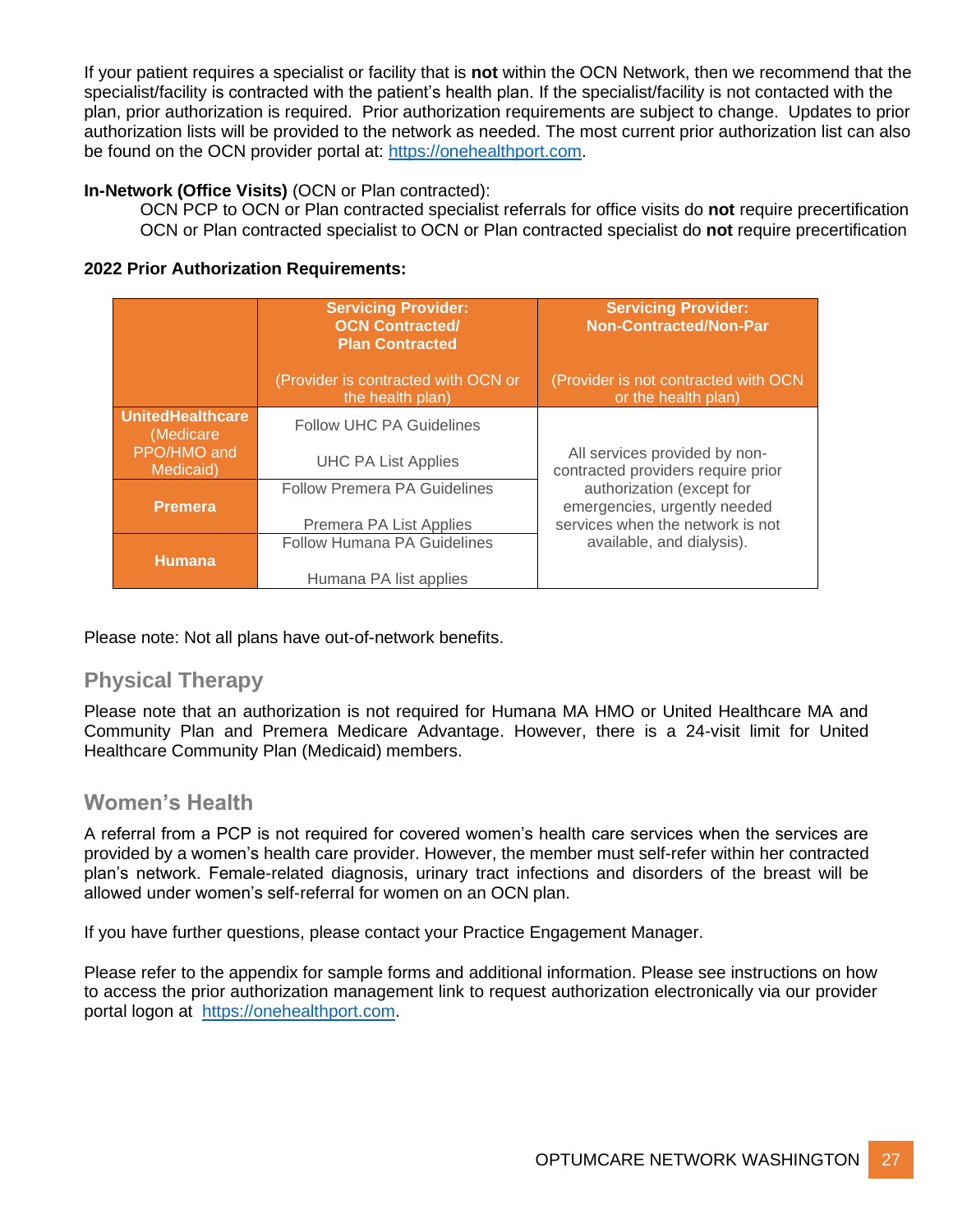# <span id="page-27-0"></span>**Care Management**

OCN's Care Management team consists of registered nurses, licensed mental health counselors, social workers, and LPN care coordinators. Primary care offices can refer patients with complex care needs by referral, access referral forms [here](https://www.optumpnw.com/Provider.aspx) , also attached in the appendix on page 39. We also capture members in need of services from utilization management, pre-authorization trends, transitions of care (i.e., Hospital to Skilled Nursing), and members can also self-refer.

Care Management has oversight of the following programs:

- Transition Management
- Complex Care Management (medical/behavioral health)
- Disease Management/Condition Support
- Emergency Department Reduction Program
- Behavioral Health

For additional information, please contact your Practice Engagement Manager.

# <span id="page-27-1"></span>**Behavioral Health**

OCN manages behavioral health authorizations and adjudicates claims for Humana MA HMO line of business only. Please refer to Behavioral Health Plan Resources in the appendix for additional information.

# <span id="page-27-2"></span>**Identifying OCN Members/Patients**

Health plans assign patients based on PCP selection. In most cases, an identifier can be found on the patient's health plan identification card listing OCN as the "Provider Group" or by Payer ID (LIFE1). Please refer to the health plan identification card samples in the appendix. Additionally, providers and facilities should verify eligibility using the health plan's portal.

# <span id="page-27-3"></span>**Portal Access**

#### <span id="page-27-4"></span>**Summary**

The Optum Care Provider Center (OCPC) will be a secure, internet-based, customized experience for providers to care for their patients and our members. A one-stop shop that has claims and member insights, prior authorizations, quality, risk adjustment and affordability performance data. Providers will have enhanced decision-making tools to improve care and lower costs.

The OCPC will provide access to the following:

- Eligibility Status
- Claims Status
- Prior Authorization Status
- Prior Authorization Submission
- Attestation Review and Submission
- Secure Messaging with Optum Care Network Teams

#### <span id="page-27-5"></span>**User Access**

To access the OCPC, providers will need to perform one of the following steps: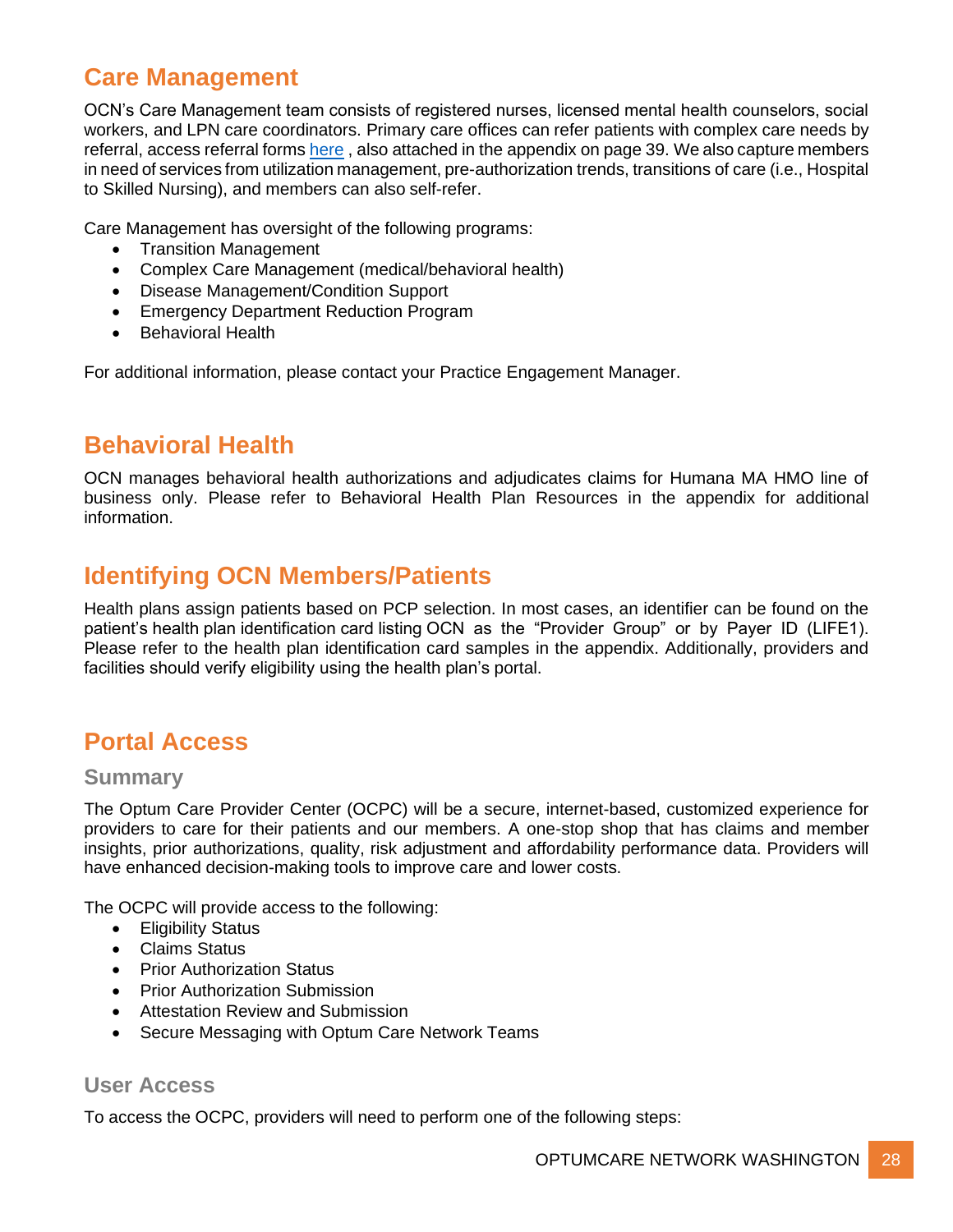1. Navigate to the portal website OCPC via [https://onehealthport.com](https://nam11.safelinks.protection.outlook.com/?url=https%3A%2F%2Fonehealthport.com%2F&data=04%7C01%7Cmegan.rajkovic%40optum.optumcare.com%7C765e76831e934e0bcf9508d98daee86f%7C85f46a4d265f41b9aaefc494b7617e7f%7C0%7C0%7C637696605856644020%7CUnknown%7CTWFpbGZsb3d8eyJWIjoiMC4wLjAwMDAiLCJQIjoiV2luMzIiLCJBTiI6Ik1haWwiLCJXVCI6Mn0%3D%7C1000&sdata=yMd%2BWlx997NiA12%2B3HOszPJ6iQlQyVe8MNN71bo%2BNkg%3D&reserved=0) using OHP user id and single sign-on, choose Optum logo.

**OR**

- 2. Navigate to the portal website, located at [https://professionals.optumcare.com/portal-login.html.](https://professionals.optumcare.com/portal-login.html) (This is the same site you will use to logon once your registration is processed.)
	- Complete the fields under the 'Provider Registration New User' section. (The request will then be reviewed by an OCN system administrator.)
	- Once account registration is approved, an e-mail will be sent to the provider with login information and instructions.
	- Logon to OCPC and finalize setup.

# <span id="page-28-0"></span>**Frequently Asked Questions**

### <span id="page-28-1"></span>**How do I check the status of a claim, authorization, or member eligibility?**

Log on to OCPC via [https://onehealthport.com](https://nam11.safelinks.protection.outlook.com/?url=https%3A%2F%2Fonehealthport.com%2F&data=04%7C01%7Cmegan.rajkovic%40optum.optumcare.com%7C765e76831e934e0bcf9508d98daee86f%7C85f46a4d265f41b9aaefc494b7617e7f%7C0%7C0%7C637696605856644020%7CUnknown%7CTWFpbGZsb3d8eyJWIjoiMC4wLjAwMDAiLCJQIjoiV2luMzIiLCJBTiI6Ik1haWwiLCJXVCI6Mn0%3D%7C1000&sdata=yMd%2BWlx997NiA12%2B3HOszPJ6iQlQyVe8MNN71bo%2BNkg%3D&reserved=0) for claims status, authorizations, and member eligibility. If you are unable to locate the claim or authorization, please contact OCN's contact center at 877-836-6806 Monday through Friday 8 a.m. – 5 p.m.

# <span id="page-28-2"></span>**Does OCN pay claims using Electronic Funds Transfer (EFT)?**

Yes, OCN encourages utilizes InstaMed for electronic funds transfer (EFT) and electronic remittance advice (ERA). Funds are deposited directly into your designated bank account and include the TRN Reassociation.Trace Number, in accordance with CAQH CORE Phase III Operating Rules for HIPAA standard. To register, please go to [www.instamed.com/eraeft.](http://www.instamed.com/eraeft) (*For additional InstaMed information, please see the Electronic Funds Transfer section above.)*

### <span id="page-28-3"></span>**How do I check if my provider(s) or facility are currently credentialed/ contracted with OCN?**

Please go to [http://www.optum.com/pnw.](http://www.optum.com/pnw) If you are unable to locate the provider(s) or facility and you believe that you are/should be listed in the directory, please contact OCN's contact center at 877-836- 6806, Monday through Friday 8 a.m. – 5 p.m., so that they may further research for you.

#### <span id="page-28-4"></span>**How do I submit a prior authorization?**

Complete an authorization request form through OCPC via [https://onehealthport.com](https://nam11.safelinks.protection.outlook.com/?url=https%3A%2F%2Fonehealthport.com%2F&data=04%7C01%7Cmegan.rajkovic%40optum.optumcare.com%7C765e76831e934e0bcf9508d98daee86f%7C85f46a4d265f41b9aaefc494b7617e7f%7C0%7C0%7C637696605856644020%7CUnknown%7CTWFpbGZsb3d8eyJWIjoiMC4wLjAwMDAiLCJQIjoiV2luMzIiLCJBTiI6Ik1haWwiLCJXVCI6Mn0%3D%7C1000&sdata=yMd%2BWlx997NiA12%2B3HOszPJ6iQlQyVe8MNN71bo%2BNkg%3D&reserved=0) with all member information, specialist and/or facility information and requested service information, including diagnosis (ICD0-10-CM), service or procedure (CPT or HCPCS) being requested. Alternative care (acupuncture, chiropractic, massage and naturopathic) may not be a benefit under the member's plan and may require prior authorization from OCN or the health plan network.

All completed request forms can be submitted electronically via the OCPC via [https://onehealthport.com](https://nam11.safelinks.protection.outlook.com/?url=https%3A%2F%2Fonehealthport.com%2F&data=04%7C01%7Cmegan.rajkovic%40optum.optumcare.com%7C765e76831e934e0bcf9508d98daee86f%7C85f46a4d265f41b9aaefc494b7617e7f%7C0%7C0%7C637696605856644020%7CUnknown%7CTWFpbGZsb3d8eyJWIjoiMC4wLjAwMDAiLCJQIjoiV2luMzIiLCJBTiI6Ik1haWwiLCJXVCI6Mn0%3D%7C1000&sdata=yMd%2BWlx997NiA12%2B3HOszPJ6iQlQyVe8MNN71bo%2BNkg%3D&reserved=0) *(For additional information on OCPC, please see the Portal Access section above.)* Alternatively, forms can be faxed to 855-402-1684 for outpatient authorizations, 253-627-4708 for inpatient authorizations.

Referral status can be checked in OCPC under Prior Auth Management at [https://onehealthport.com.](https://nam11.safelinks.protection.outlook.com/?url=https%3A%2F%2Fonehealthport.com%2F&data=04%7C01%7Cmegan.rajkovic%40optum.optumcare.com%7C765e76831e934e0bcf9508d98daee86f%7C85f46a4d265f41b9aaefc494b7617e7f%7C0%7C0%7C637696605856644020%7CUnknown%7CTWFpbGZsb3d8eyJWIjoiMC4wLjAwMDAiLCJQIjoiV2luMzIiLCJBTiI6Ik1haWwiLCJXVCI6Mn0%3D%7C1000&sdata=yMd%2BWlx997NiA12%2B3HOszPJ6iQlQyVe8MNN71bo%2BNkg%3D&reserved=0) Please allow two days before calling or resubmitting referral requests.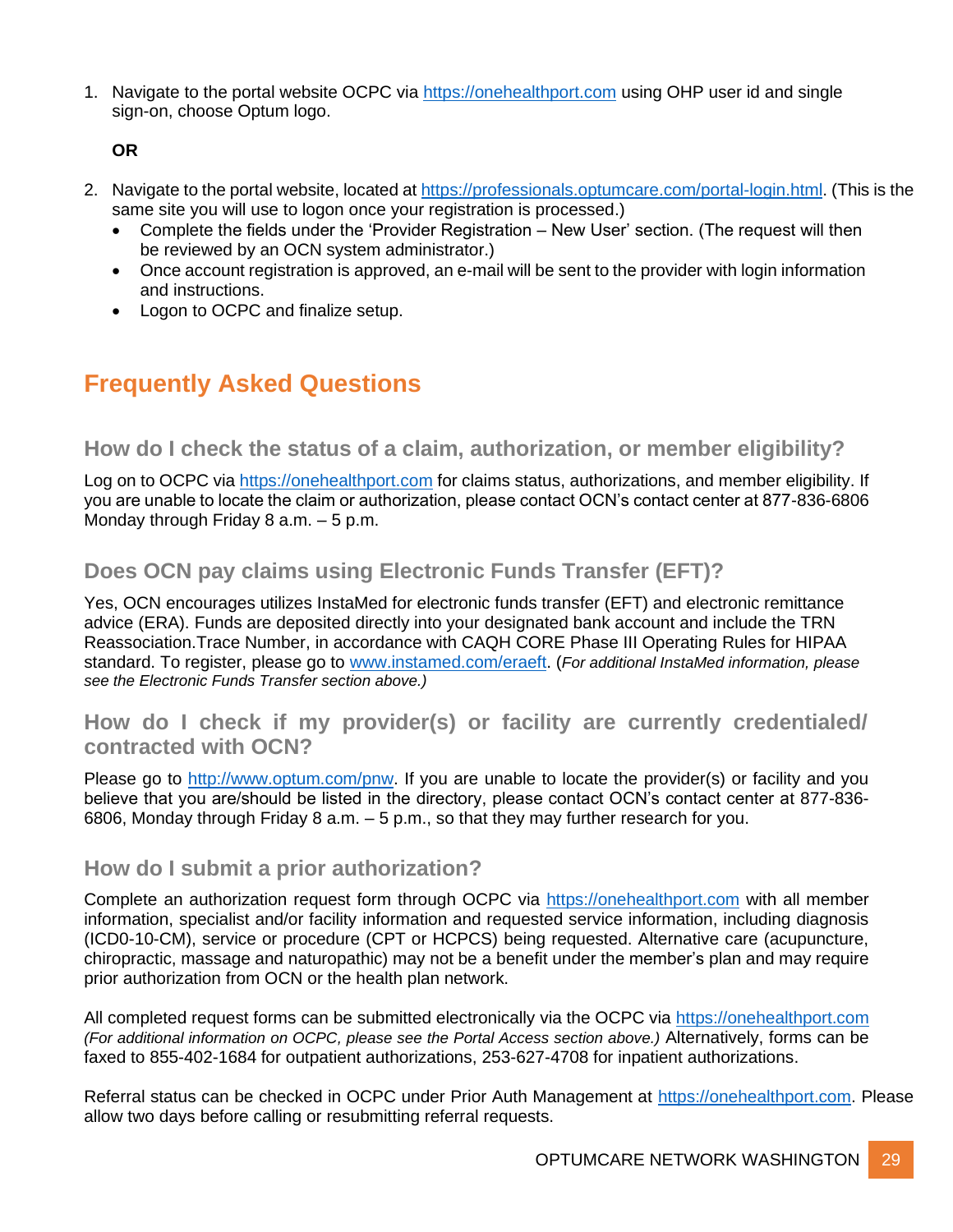# **Appendix**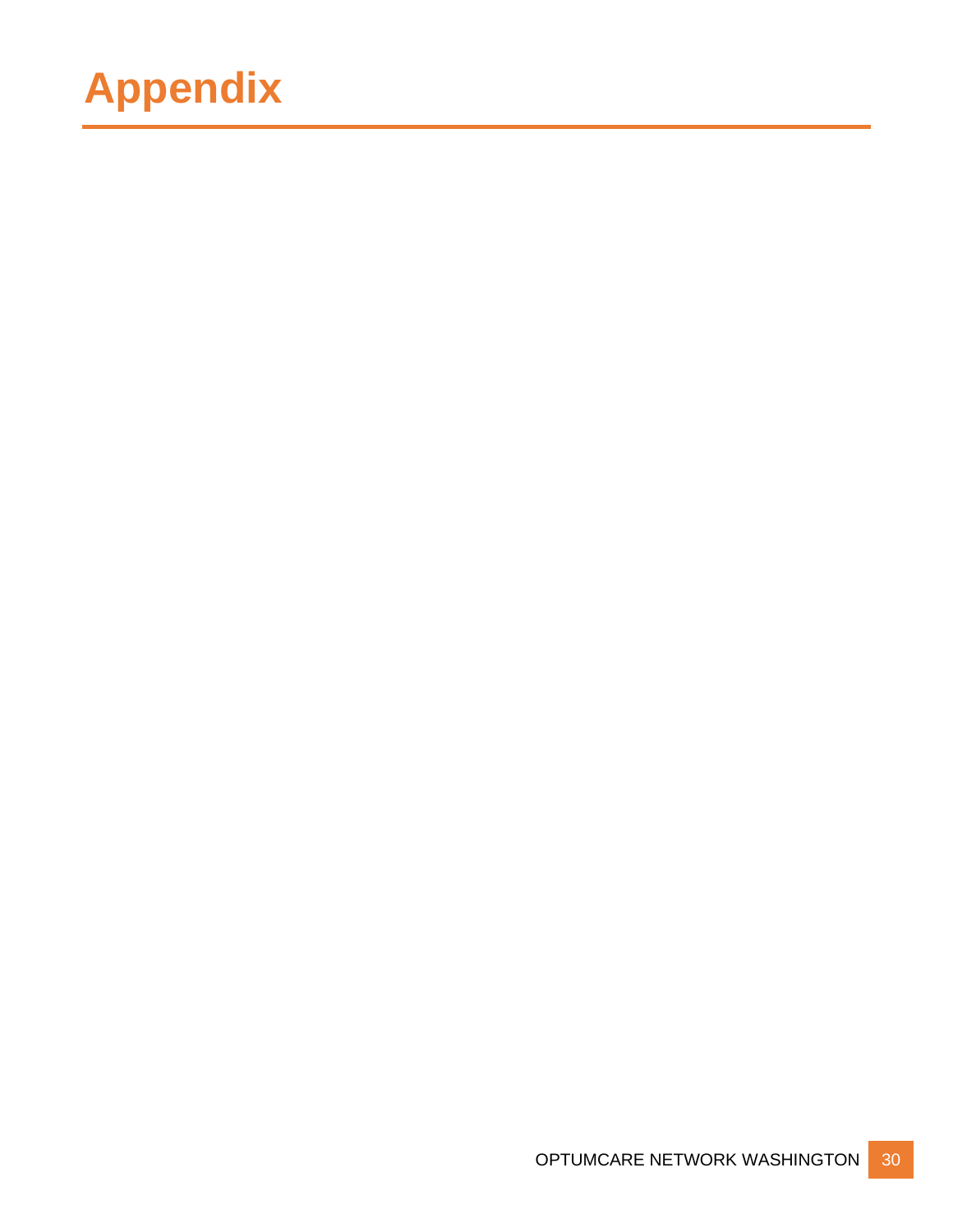<span id="page-30-0"></span>

| <b>Prior Authorization Request Form</b><br>*YOU MUST SUBMIT CLINICAL DOCUMENTATION TO SUPPORT YOUR REQUEST<br>PLEASE NOTE - AUTHORIZATIONS MAY BE REQUESTED ONLINE VIA ONEHEALTHPORT |                                                               |                                                                                                 | OPTUM                                                                                                                                                                                                                                                                                                                                                                      |  |
|--------------------------------------------------------------------------------------------------------------------------------------------------------------------------------------|---------------------------------------------------------------|-------------------------------------------------------------------------------------------------|----------------------------------------------------------------------------------------------------------------------------------------------------------------------------------------------------------------------------------------------------------------------------------------------------------------------------------------------------------------------------|--|
| DATE:<br>Fax: 1-855-402-1684<br>Phone: Washington: 1-877-836-6806<br>Oregon: 1-866-565-3664                                                                                          |                                                               | □ Humana HMO Medicare Advantage<br>□ Premera HMO Medicare Advantage                             | □ UnitedHealthcare AARP West Medicare Advantage (HMO/PPO)<br>□ UnitedHealthcare Community & State (Apple Health)                                                                                                                                                                                                                                                           |  |
| <b>Routine</b>                                                                                                                                                                       |                                                               |                                                                                                 | Urgent                                                                                                                                                                                                                                                                                                                                                                     |  |
|                                                                                                                                                                                      |                                                               |                                                                                                 | Urgent is defined as a medical or behavioral health condition manifesting itself by acute symptoms of<br>sufficient severity such that if services are not received within 24 hours of the request the person's situation<br>is likely to deteriorate to the point that emergent services are necessary.<br>*INPATIENT NOTIFICATIONS/SNF ADMISSIONS - FAX TO 253-627-4708* |  |
| <b>Patient Name:</b>                                                                                                                                                                 |                                                               | <b>Member ID:</b>                                                                               |                                                                                                                                                                                                                                                                                                                                                                            |  |
| DOB:                                                                                                                                                                                 |                                                               | <b>Phone Number:</b>                                                                            |                                                                                                                                                                                                                                                                                                                                                                            |  |
| <b>Requesting Provider:</b>                                                                                                                                                          |                                                               | <b>Servicing Provider:</b>                                                                      |                                                                                                                                                                                                                                                                                                                                                                            |  |
| NPI:<br>TIN:                                                                                                                                                                         |                                                               | NPI:                                                                                            | TIN:                                                                                                                                                                                                                                                                                                                                                                       |  |
| <b>Address:</b>                                                                                                                                                                      |                                                               | <b>Address:</b>                                                                                 |                                                                                                                                                                                                                                                                                                                                                                            |  |
| Phone:                                                                                                                                                                               |                                                               | Phone:                                                                                          |                                                                                                                                                                                                                                                                                                                                                                            |  |
| <b>Fax:</b>                                                                                                                                                                          |                                                               | Fax:                                                                                            |                                                                                                                                                                                                                                                                                                                                                                            |  |
| <b>Inpatient</b>                                                                                                                                                                     |                                                               |                                                                                                 | <b>Outpatient</b>                                                                                                                                                                                                                                                                                                                                                          |  |
| Diagnosis and ICD-10 code(s):                                                                                                                                                        |                                                               |                                                                                                 | <b>Date of Service:</b>                                                                                                                                                                                                                                                                                                                                                    |  |
| <b>CPT Code(s):</b><br><b>Quantity:</b>                                                                                                                                              |                                                               |                                                                                                 |                                                                                                                                                                                                                                                                                                                                                                            |  |
| <b>Facility Information:</b>                                                                                                                                                         | NPI:                                                          |                                                                                                 | TIN:                                                                                                                                                                                                                                                                                                                                                                       |  |
| <b>Comments:</b>                                                                                                                                                                     |                                                               |                                                                                                 |                                                                                                                                                                                                                                                                                                                                                                            |  |
|                                                                                                                                                                                      | <b>FAXED TO PCP &amp; SERVICING PROVIDER UPON PROCESSING.</b> | Submit Claims to: Optum Care Network<br><b>Electronic ID: Life1</b><br>Clearinghouse: Optum 360 | PLEASE NOTE: Authorization does not ensure payment of services. All claims are subject to normal policy limitations, current eligibility,<br>and plan requirements. AUTHORIZATION STATUS IS AVAILABLE ONLINE VIA ONEHEALTHPORT. AUTHORIZATION LETTERS WILL BE                                                                                                              |  |
| <b>Effective 1/1/2022</b>                                                                                                                                                            | PAYMENT SUBJECT TO CURRENT ELIGIBILITY AT THE TIME OF SERVICE |                                                                                                 |                                                                                                                                                                                                                                                                                                                                                                            |  |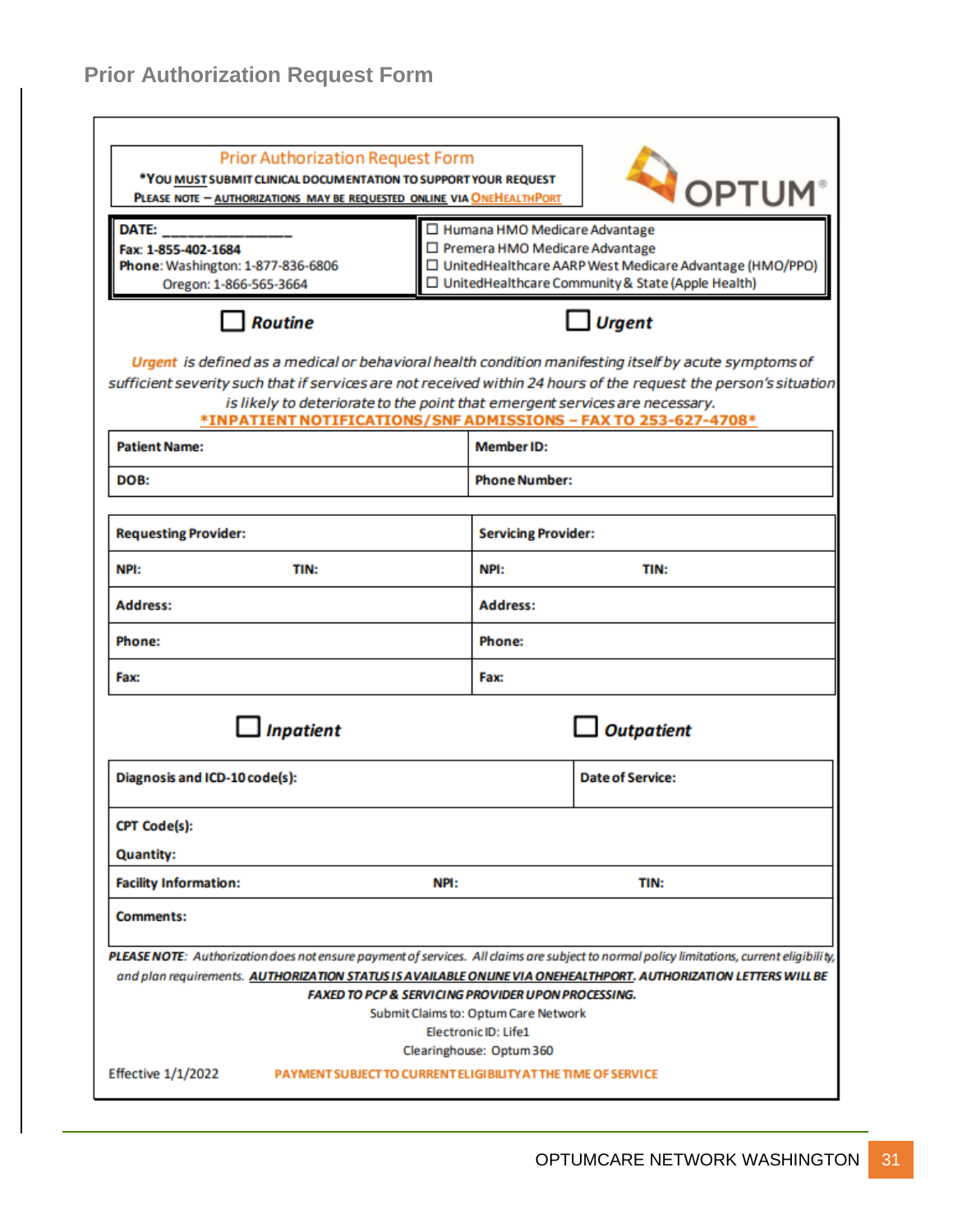### <span id="page-31-0"></span>**Care Management Referral Form**



17930 International Blvd #1000 SeaTac, WA 98188

optum.com

#### **CARE MANAGEMENT REFERRAL FORM** F Date: Click or tap to enter a date. **MEMBER INFORMATION** Member Health Plan ID-Member Name-Member Phone-Click or tap here to enter text. Click or tap here to enter text. Click or tap here to enter text. If primary contact is not the member, provide the following: **Contact Name: Relationship to Member: Contact Phone:** Click or tap here to enter text. Click or tap here to enter text. Click or tap here to enter text. **REFERRED BY** Name: Title: Phone: Click or tap here to enter text. Click or tap here to enter text. Click or tap here to enter text. **LINE OF BUSINESS** Choose an item. If Other, please specify: Click or tap here to enter text. PRIMARY CARE PROVIDER INFORMATION (OPTIONAL) PCP Name: **PCP Office Address:** PCP Phone: Click or tap here to enter text. Click or tap here to enter text. Click or tap here to enter text. **DIAGNOSIS AND REASON FOR CARE MANAGEMENT REFERRAL** Reason or Need for Assistance: Diagnosis(s): Click or tap here to enter text. Click or tap here to enter text. PROJECTED OUTCOME FROM CARE MANAGEMENT (OPTIONAL) Reason or Need for Assistance: Click or tap here to enter text. **INSTRUCTIONS FOR REFERRAL SUBMISSION:** Complete this referral form and fax to

# 253-627-4708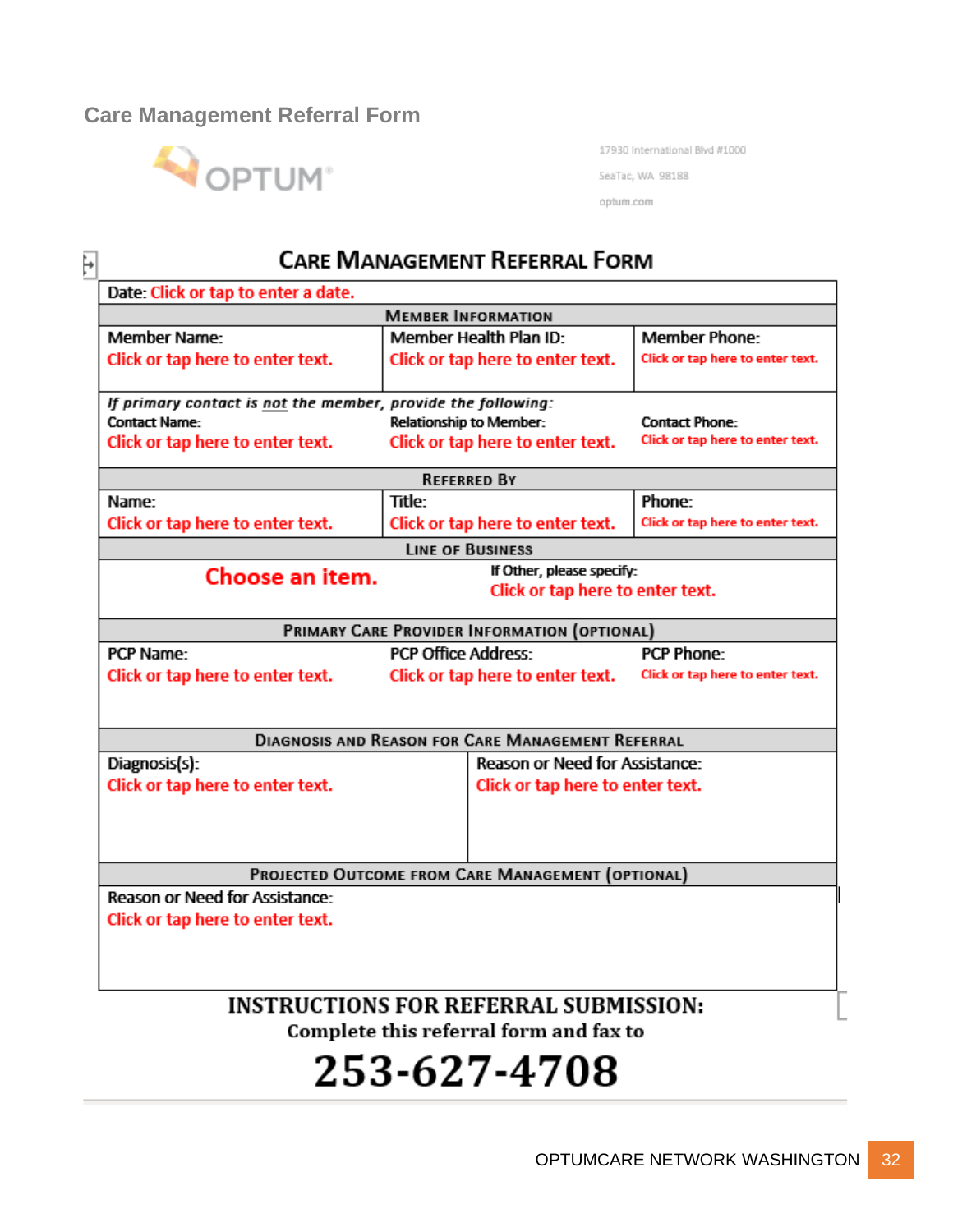# **ID Card Samples**

#### United Healthcare MA-HMO





#### United Healthcare MA-PPO





#### Humana MA- HMO



#### Premera MA – HMO

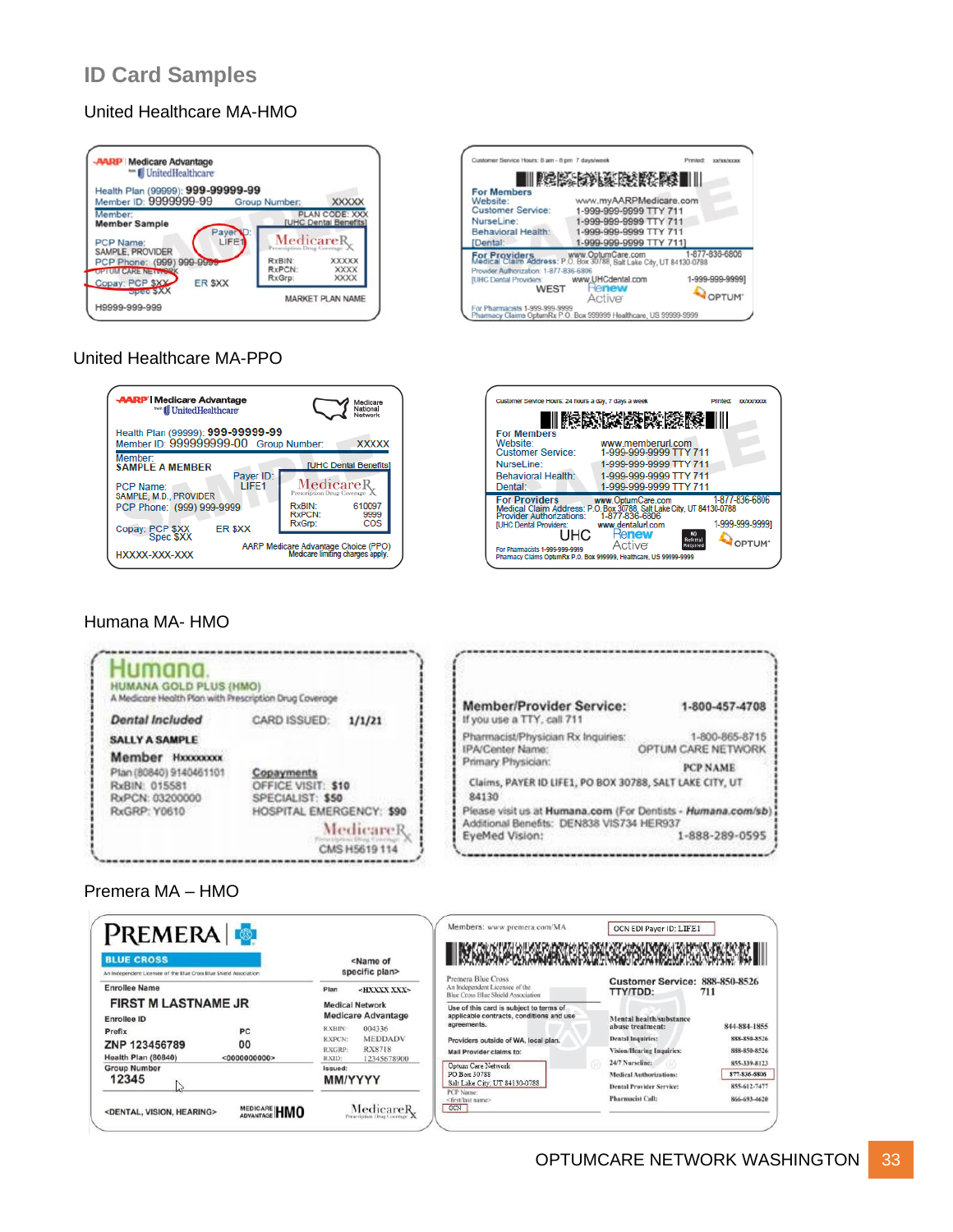#### United Healthcare (Apple Health) - Medicaid



|                                                       | In an emergency go to nearest emergency room or call 911.                                                                           | Printed: 01/20/21                |
|-------------------------------------------------------|-------------------------------------------------------------------------------------------------------------------------------------|----------------------------------|
|                                                       | This card does not guarantee coverage. To verify benefits or to find a provider, visit the website myuhc.com/communityplan or call. |                                  |
| For Members: 877-542-8997<br><b>Behavioral Health</b> | NurseLine: 877-543-3409                                                                                                             | <b>TTY 711</b><br><b>TTY 711</b> |
| Crisis Line:                                          | 800-123-4567                                                                                                                        |                                  |
| For Providers: www.optumcare.com                      | Medical Claims: OCN, PO Box 30788, Salt Lake City, UT<br>84130-0788 Behavioral Claims: PO Box 31361, Salt Lake City, UT 84131-0361  | 877-836-6806                     |
| For Pharmacists: 877-305-8952                         | Pharmacy Claims: OptumRX, PO Box 650334, Dallas, TX 75265-0334                                                                      |                                  |

# <span id="page-33-0"></span>**Delegation by Plan**

| <b>Functional Areas</b>                | <b>Humana</b><br><b>MA HMO</b>   | <b>Premera MA</b><br><b>HMO</b>         | <b>AARP MA</b><br><b>HMO/PPO</b><br>(UHC) |
|----------------------------------------|----------------------------------|-----------------------------------------|-------------------------------------------|
| <b>Utilization Management</b>          | X                                | X                                       | X                                         |
| Disease Management                     | X                                |                                         | $\mathsf{x}$                              |
| Case Management                        | X                                | X                                       | X                                         |
| <b>Case Management for Transplants</b> |                                  |                                         |                                           |
| <b>Care Transitions</b>                | X                                | X                                       | X                                         |
| <b>Concurrent Review Management</b>    | X                                | X                                       | X                                         |
| Correspondence                         | X                                | X                                       | $\mathsf{x}$                              |
| <b>ER Notification Outreach</b>        | X                                | X                                       | $\boldsymbol{\mathsf{x}}$                 |
| Claims                                 | X                                | X                                       | X                                         |
| Credentialing                          | Providers;<br>All Facility Types | Providers;<br><b>All Facility Types</b> | Providers;<br>All Facility Types          |
| Quality/MRA                            | X                                | x                                       | X                                         |
| <b>Behavioral Health/Substance Use</b> | X                                |                                         |                                           |
| <b>DSNP</b>                            | X                                | X                                       |                                           |

### **Behavioral Health – Plan Resources**

#### **United Healthcare Medicare Advantage**

<https://provider.liveandworkwell.com/content/laww/providersearch/en/home.html?siteId=10275&lang=1> Enter patient zip code, on Provider Listing Page, select "Medicare" Behavioral Health Claims and Authorizations 866-673-6315

#### **Humana Medicare Advantage**

Behavioral Health provider assistance **1-866-900-5021 - Non-patient facing number.** 8 a.m. – 6 p.m., Eastern time. Patients may call the number on the back of their Humana member ID card. Behavioral Health Claims and Authorizations - **OCN Utilization Management**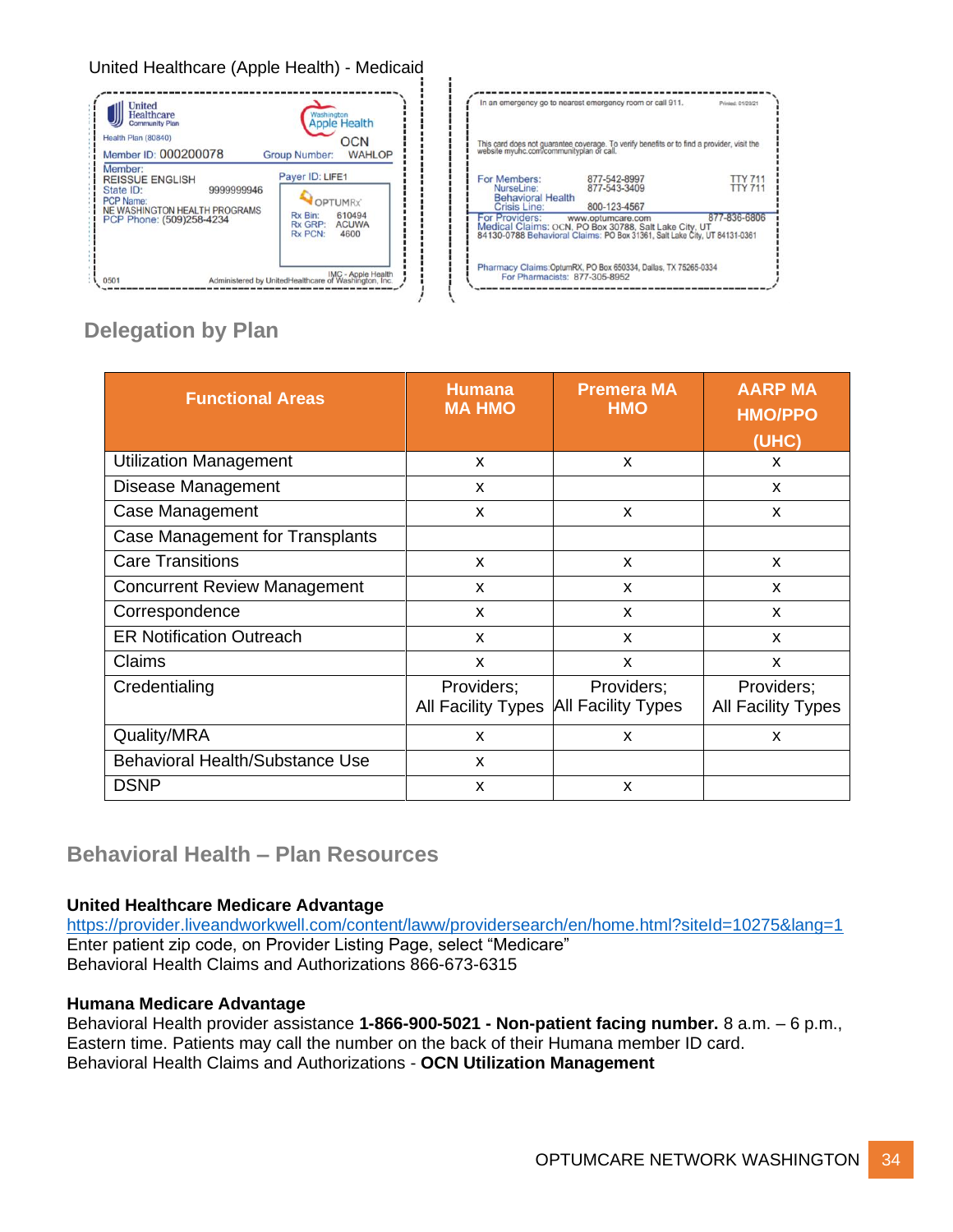#### **Premera Medicare Advantage**

Find a Behavioral Health provider<https://www.premera.com/visitor/find-a-doctor> or call the "mental health" phone number on the back of the member's card.

Behavioral Health Claims and Authorizations 1-800-711-4577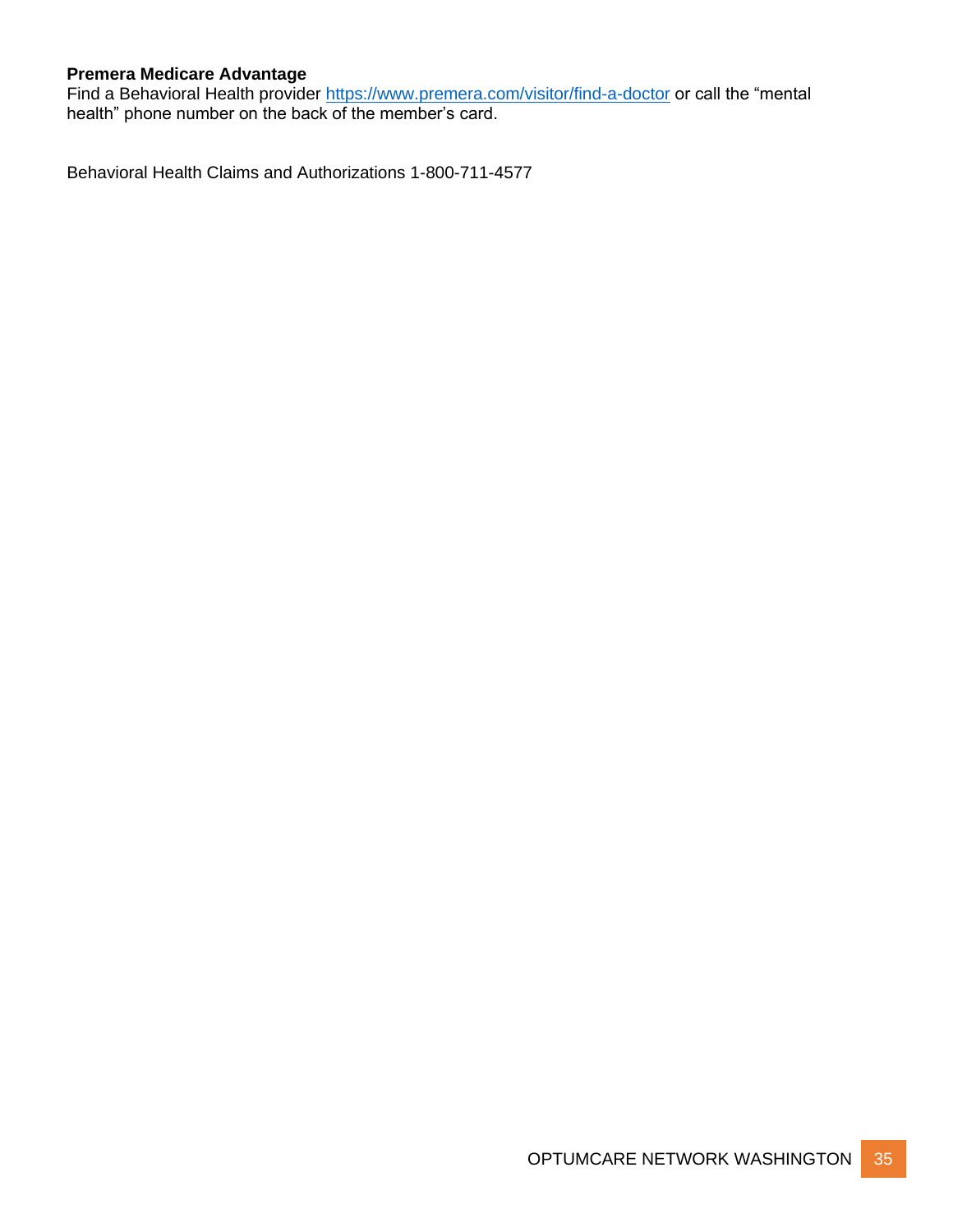# <span id="page-35-0"></span>**Access Standards for Behavioral Health Services**

The following information delineates the access standards for availability of services to members for behavioral health care and after-hours emergency services.

Appointment standards:

| <b>Behavioral health</b>                                                     |                                                            |  |
|------------------------------------------------------------------------------|------------------------------------------------------------|--|
| <b>Type of</b>                                                               | <b>Time</b>                                                |  |
| Life-threatening emergency                                                   | Immediately                                                |  |
| Non-life-threatening emergency                                               | Six (6) hours                                              |  |
| <b>Urgent behavioral health needs</b>                                        | Within forty-eight (48) hours                              |  |
| Urgent behavioral health visit, requiring authorization                      | Within forty-eight (48) hours                              |  |
| Initial routine (non-urgent) visit with a behavioral health<br>care provider | Within ten (10) business days of request                   |  |
| Non-urgent with a non-physician behavioral health<br>provider                | Within ten (10) business days of request                   |  |
| Follow-up routine (non-urgent)                                               | Within ten (10) business days of request                   |  |
| Follow-up care after hospitalization for mental illness                      | Within seven (7) business days of request (initial visit)  |  |
| Follow-up care after hospitalization for mental illness                      | Within thirty (30) business days of request (second visit) |  |

After-hours access for behavioral health care:

• All behavioral health providers are required to have an automated answering system twentyfour (24) hours a day, seven (7) days a week, to direct members to call 911 or to go to the nearest emergency room for any life-threatening medical or psychiatric emergencies.

OCN will annually assess the access standards of PCP, high volume specialists, behavioral health, and ancillary providers. For PCPs, OCN will not perform a sampling of the providers. Instead, OCN will survey all active PCPs. OCN will report a rate of compliance for its service area annually for PCPs, non-physician behavioral health providers, specialty and ancillary care providers. OCN may utilize a third-party survey vendor to implement all or part of the survey.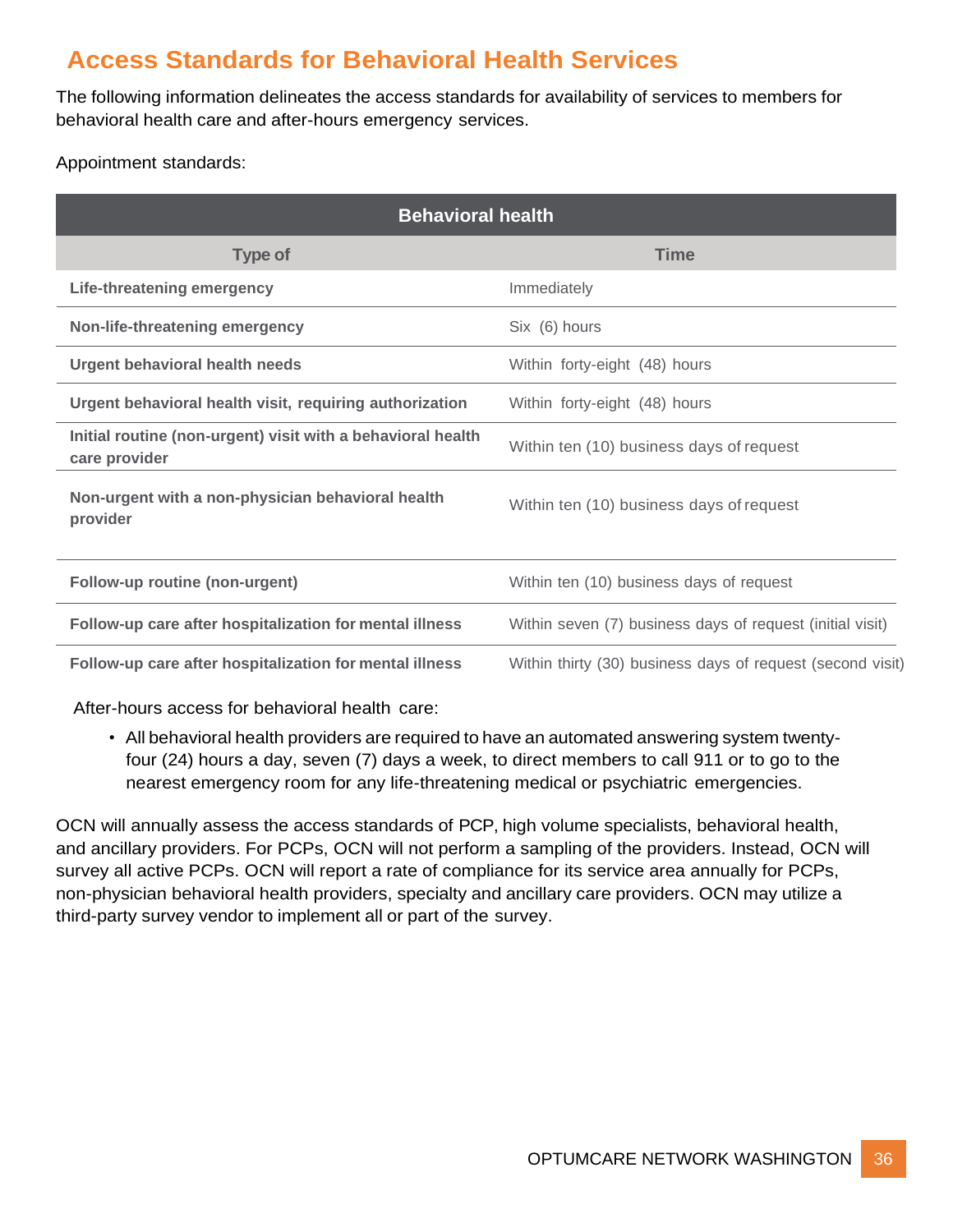# **After-hours care**

<span id="page-36-0"></span>We ask that you and your practice have a mechanism in place for after-hours access to make sure every member calling your office after-hours is provided emergency instructions, whether a line is answered live or by a recording. Callers with an emergency are expected to be told to:

- Hang up and dial 911 or its local equivalent, or
- Go to the nearest emergency room.

In non-emergency circumstances, we would prefer that you advise callers who are unable to wait until the next business day to:

- Go to an in-network urgent care center;
- Stay on the line to be connected to the practitioner on call;
- Leave a name and number with your answering service (if applicable) for a practitioner or qualified health care professional to call back within a specified time frame;
- Call an alternate phone or pager number to contact you or the practitioner on call.

### **Substitute coverage**

<span id="page-36-1"></span>If you are unable to provide care and are arranging for a substitute, we ask that you arrange for care from other in-network practitioners and health care professionals so that services may be covered under the patient's network benefit.

Go to: professionals.optumcare.com to access the provider lookup tool to find the most current directory of our network practitioners and health professionals.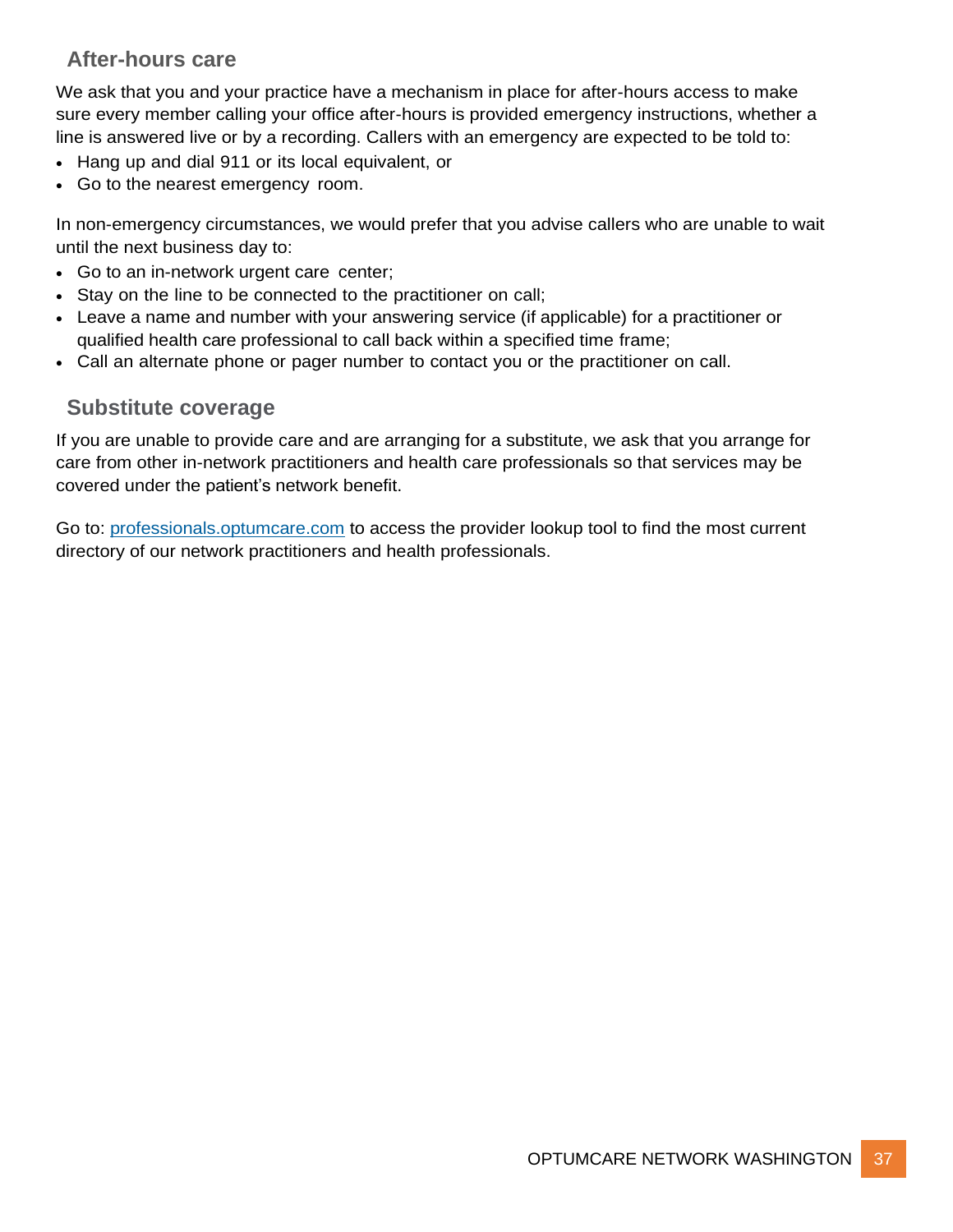# <span id="page-37-0"></span>**Preventive Care Recommendations**

#### Preventive care recommendations for men and women ages 50 and older

| <b>Immunizations</b>                                                      |                                                                                                                              |  |
|---------------------------------------------------------------------------|------------------------------------------------------------------------------------------------------------------------------|--|
| Flu, annual                                                               | Recommended                                                                                                                  |  |
| <b>Hepatitis A</b>                                                        | For individuals with risk factors; for individuals seeking protection                                                        |  |
| <b>Hepatitis B</b>                                                        | For individuals with risk factors; for individuals seeking protection                                                        |  |
| Pneumococcal (pneumonia)                                                  | Recommended for individuals 65 and older; and individuals under 65 with risk factors                                         |  |
| Td booster (tetanus, diphtheria)                                          | Recommended once every 10 years                                                                                              |  |
| Varicella                                                                 | Recommended for adults without evidence of immunity; should receive 2 shots                                                  |  |
| Zoster (shingles)                                                         | Recommended for all adults 60 and older                                                                                      |  |
|                                                                           | Screenings/counseling/services                                                                                               |  |
| AAA (abdominal aortic aneurysm)                                           | For men ages 65-75 who have ever smoked; one-time screening<br>for AAA by ultrasonography                                    |  |
| Alcohol misuse                                                            | Behavioral counseling                                                                                                        |  |
| Aspirin                                                                   | Visit to discuss potential benefit of use                                                                                    |  |
| Blood pressure, depression,<br>height, weight, BMI, vision<br>and hearing | At well visit, annually                                                                                                      |  |
| Breast cancer                                                             | Recommended mammogram every 1-2 years for women ages 50-74                                                                   |  |
| Breast cancer chemoprevention                                             | Covered for women at high risk for breast cancer and low risk for adverse effect from<br>chemoprevention                     |  |
| Cervical cancer                                                           | At least every 3 years if cervix present; after age 65. Pap tests can be discontinued if<br>previous tests have been normal. |  |
| Colorectal cancer                                                         | Recommended for adults ages 50-75                                                                                            |  |
| Depression                                                                | For all adults                                                                                                               |  |
| <b>Diabetes</b>                                                           | Recommended type 2 diabetes screening for individuals with sustained blood pressure<br>greater than 125/80 mm Hg             |  |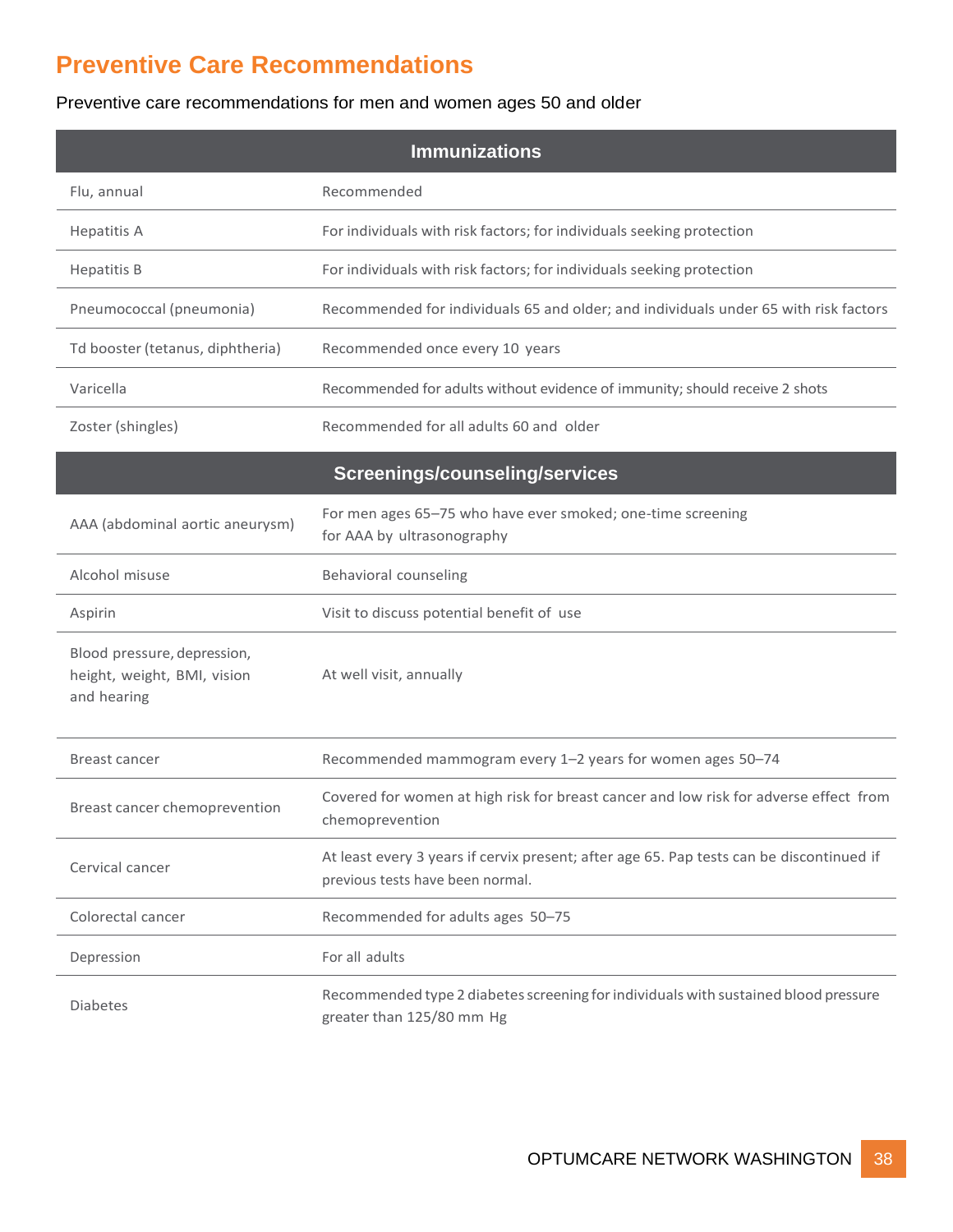| Screenings/counseling/services (continued) |                                                                                                                        |  |
|--------------------------------------------|------------------------------------------------------------------------------------------------------------------------|--|
| Domestic violence and abuse                | Screening and counseling for interpersonal domestic violence                                                           |  |
| Gonorrhea                                  | Recommended for all sexually active women who are at increased risk of infection                                       |  |
| <b>HIV</b>                                 | For all adults at increased risk for HIV infection                                                                     |  |
| <b>HPV</b>                                 | Recommended for all sexually active women 65 and younger                                                               |  |
| Lipid disorder                             | Screening periodically                                                                                                 |  |
| Obesity                                    | Screening, counseling, and behavioral interventions                                                                    |  |
| Osteoporosis                               | Recommended routine screening for women 65 and older; routine screening for<br>women under age 64 if at increased risk |  |
| Prostate cancer                            | Prostate-specific antigen (PSA) test and digital rectal exam                                                           |  |
| Sexually transmitted infections            | Behavioral counseling as needed                                                                                        |  |
| Syphilis                                   | Recommended for individuals at increased risk for infection                                                            |  |
| Tobacco use and cessation                  | Screening for tobacco use and cessation intervention                                                                   |  |
| <b>Heart health</b>                        |                                                                                                                        |  |

For heart health, adults should exercise regularly (at least 30 minutes a day on most days) which can help reduce the risks of coronary artery disease, osteoporosis, obesity, and diabetes. Patients should consult a physician before starting a new vigorous physical activity.